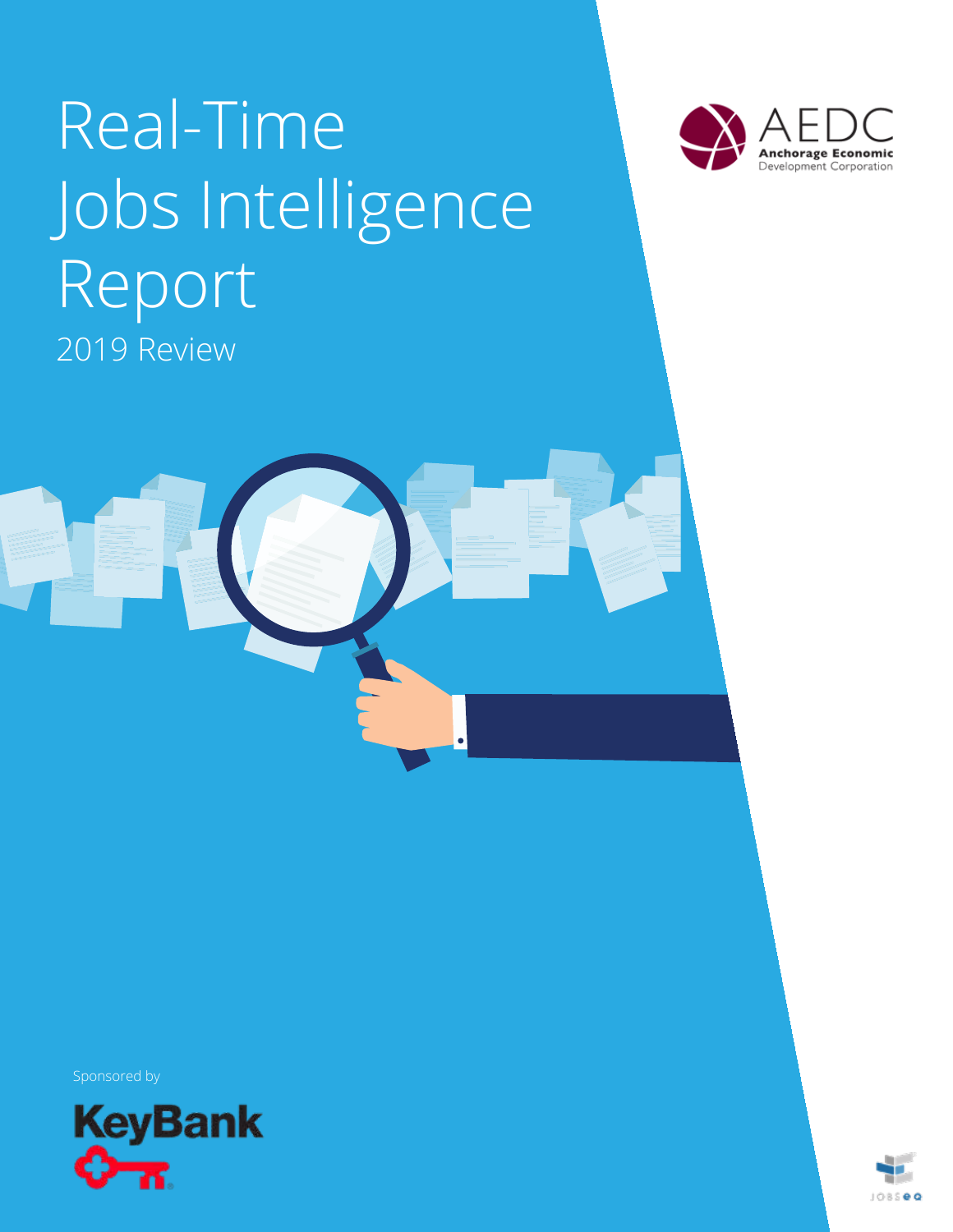### **CHANGE TRENDS: 2018-2019**

We are getting mixed signals from the year-to-year data, and we will continue to unravel them as 2020 unfolds. In 2019, total jobs numbers decreased, but demand increased across multiple sectors – including industries that were notably down for the year.

**Total** Job postings increased 1.5% from 2018 Job Postings for Retail Salespersons increased 7.6% Job postings for Registered Nurses increased 10.9% Job postings for Social and Human Service Assistants increased 8.6% Job postings for Computer User Support Specialists increased 1.9% Job postings for Maintenance and Repair Workers increased 10.7%

#### **So, what's the story?**

There are multiple factors at play, but we are not sure the extent to which they are impacting the employment marketplace. Chief among them is selfdisqualification through the inability to pass an employment-contingent drug test, a confusing intersection of municipal and federal law. While marijuana use in Anchorage is legal, many employers with federal OSHA requirements and other policies have stringent drug-testing requirements, which some percentage of the workforce is unable to pass.

Other contributory problems include wage issues; labor force participation difficulties, including the lack of access to affordable and available childcare; the growing impact of consumer preference for online retail; and demographic trends affecting the shape and size of the labor force.

Over the following pages, you will see a round-up of the top job postings for 2019, including the most-sought after job titles, occupations, certifications, and more. As Anchorage competes with the rest of the world for workforce, this information will be crucial to understanding where our economy is headed, what employers are seeking, and how we can better support the career pipeline for homegrown talent.

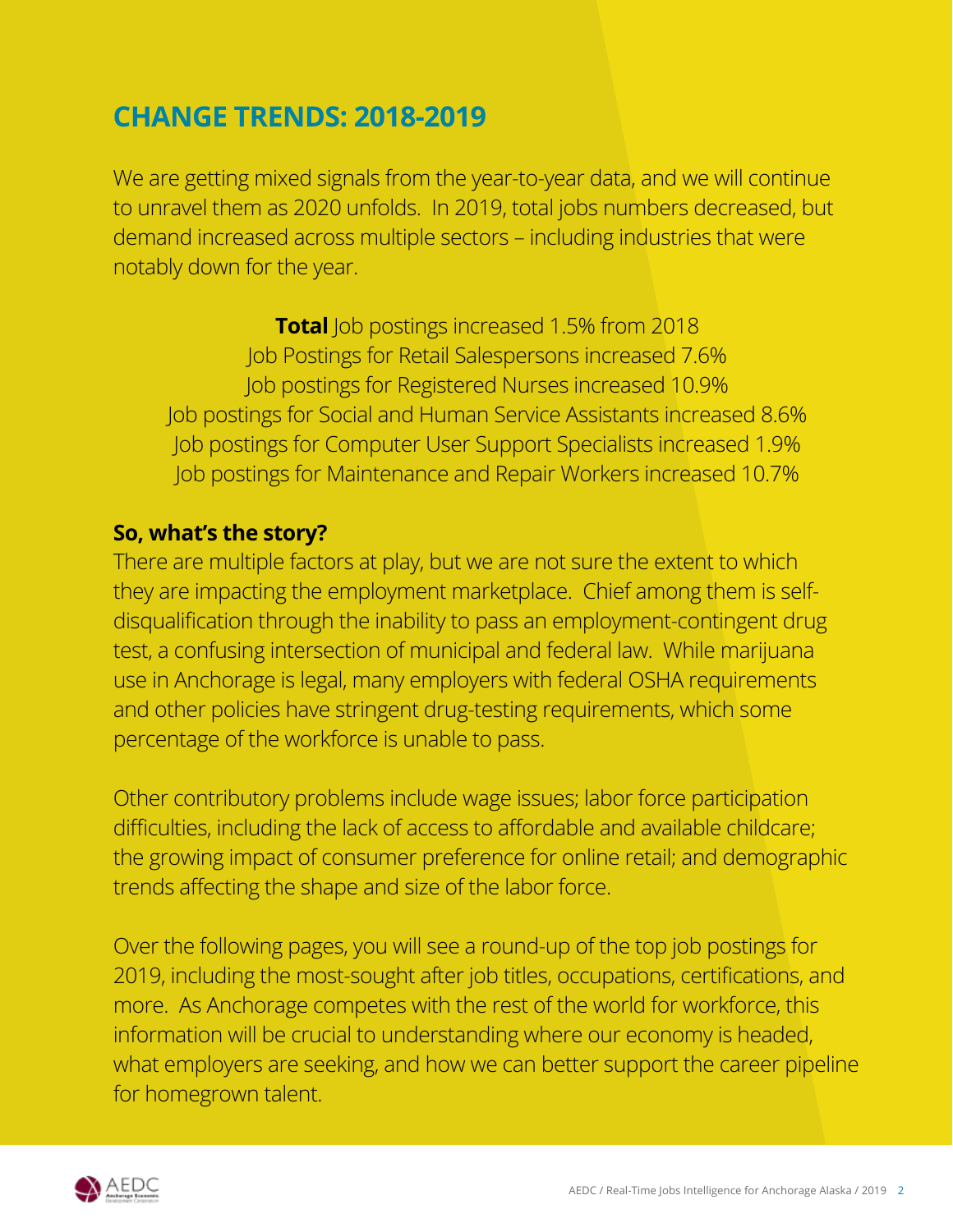## **Total online job postings**



## **25,057** job titles posted **6,586** employers posting jobs **754** different occupations represented **450** different certifications sought

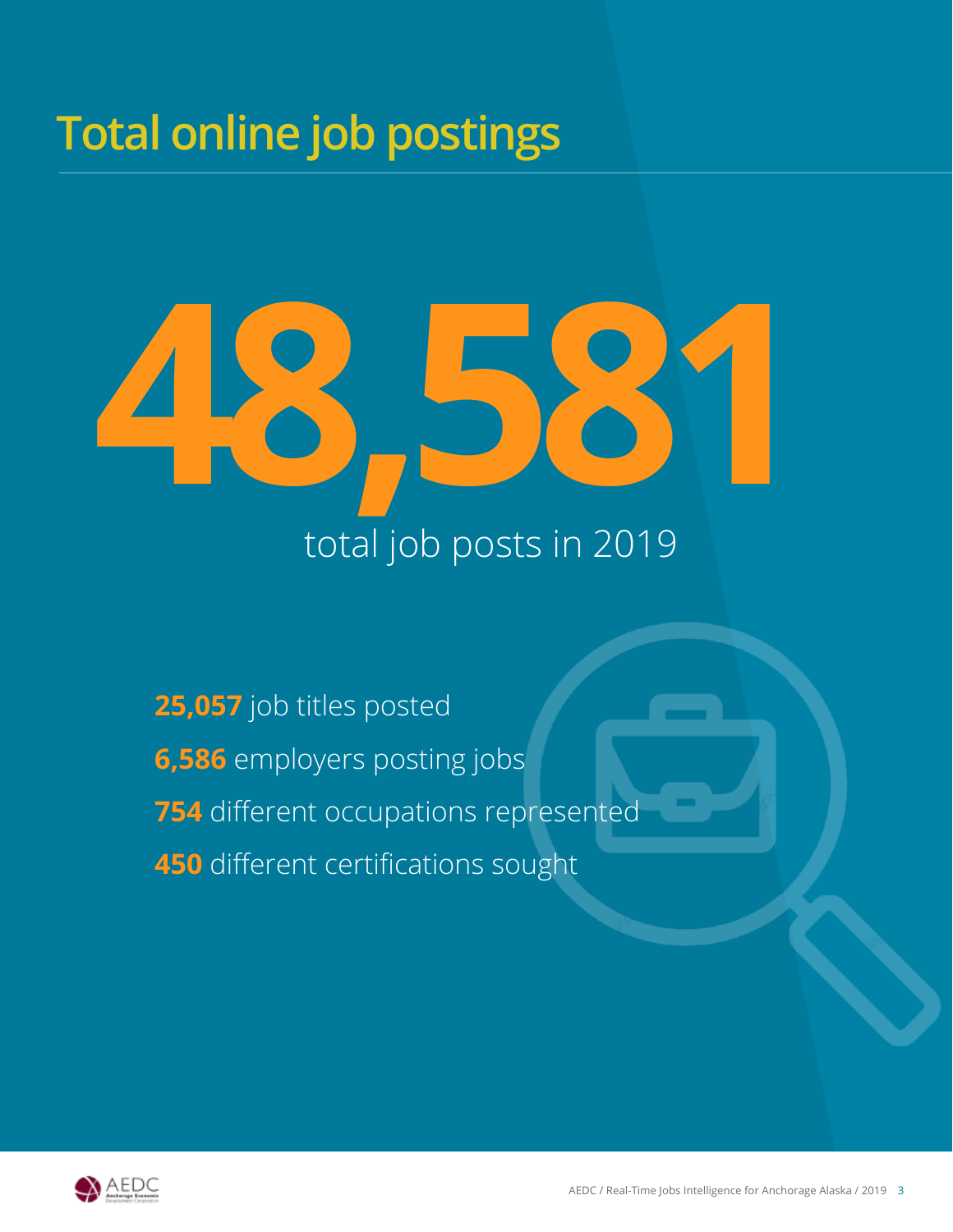## **Top 10 openings by occupation**

Most common job listings

- **1.** Retail Salespersons
- **2.** Registered Nurses
- **3.** Secretaries and Administrative Assistants, Except Legal, Medical and Executive
- **4.** Social and Human Service Assistants
- **5.** Customer Service Representatives
- **6.** First-Line Supervisors of Retail Sales Workers
- **7.** Computer User Support Specialists
- **8.** Stock Clerks, Sales Floor
- **9.** Maintenance and Repair Workers, General
- **10.** Laborers and Freight, Stock, and Material movers

For complete list, see Appendix A, page 14

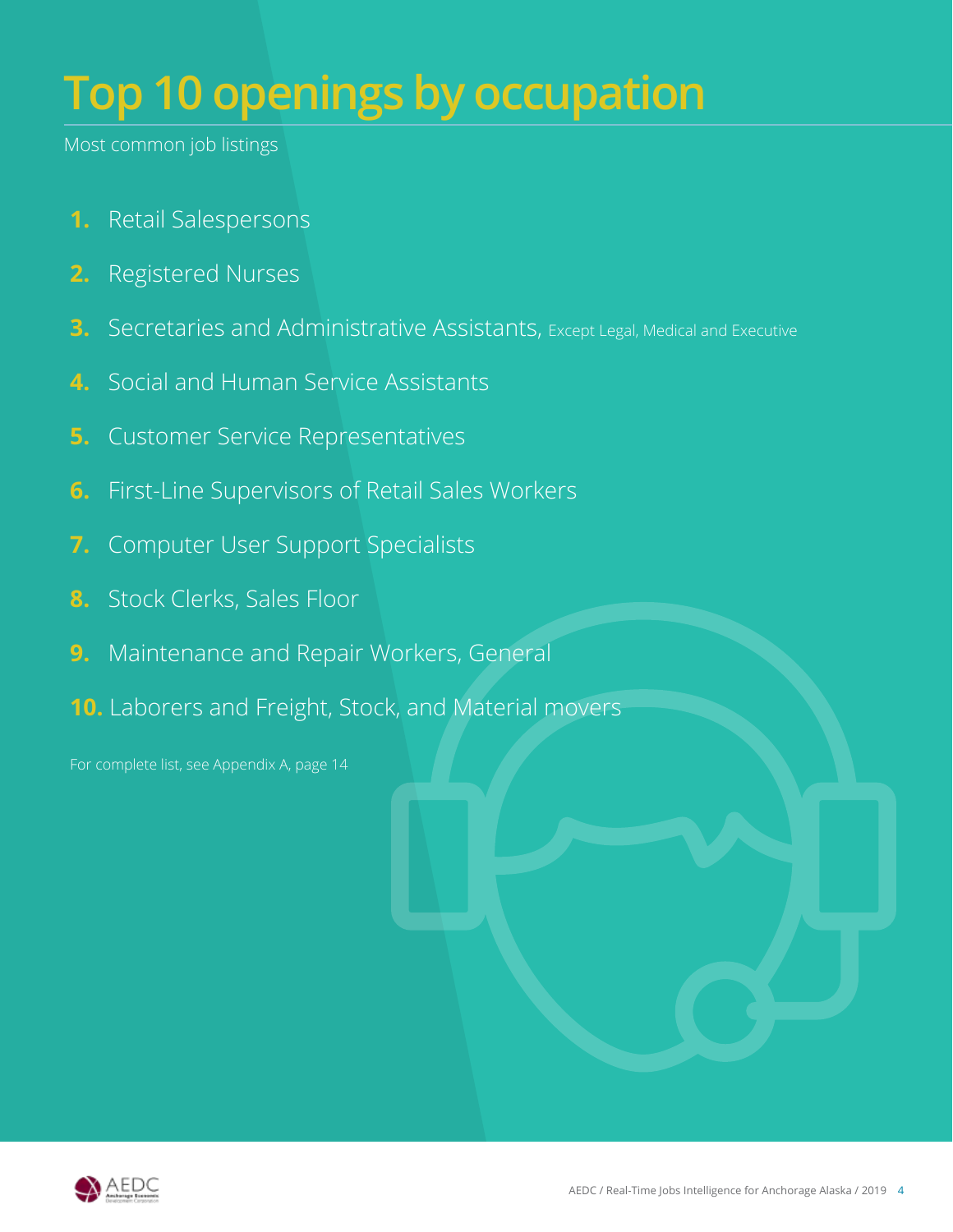# **Top 10 employers in Anchorage**

Employers with the highest number of job openings

- **1.** Providence Health & Services
- **2.** State of Alaska
- **3.** The University of Alaska
- **4.** Alaska Native Tribal Health Consortium
- **5.** Municipality of Anchorage
- **6.** Workplace Alaska
- **7.** HCA (Alaska Regional Hospital)
- **8.** Anchorage School Districtdd
- **9.** LowesSouthcentral Foundation
- **10.** Aramark Food and Support Sfervices Group, inc.

For complete list, see Appendix B, page 18

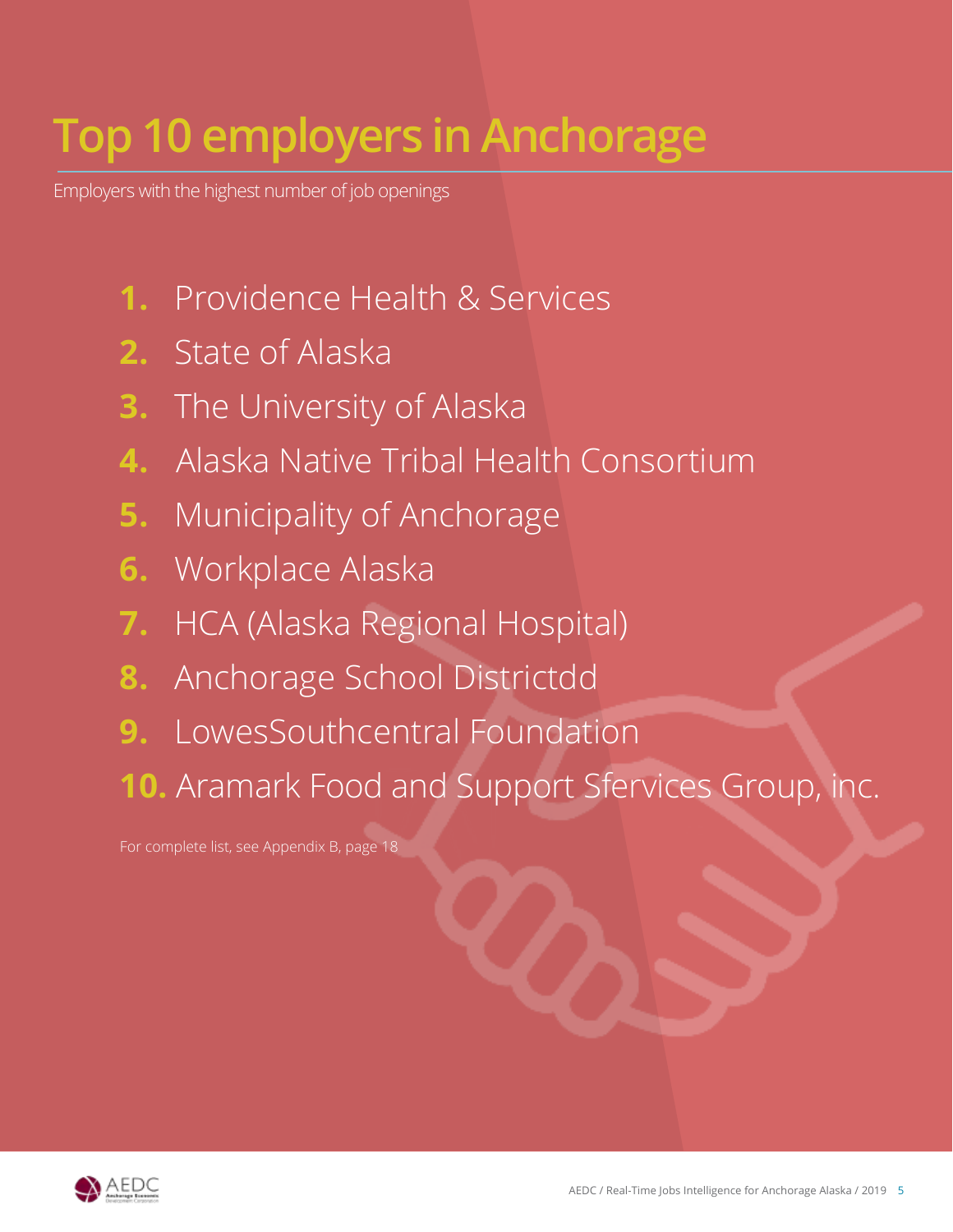# **Top 10 sought-after certificates**

Most frequently requested certificates in job postings

- **1.** Driver's License
- **2.** Basic Life Support (BLS)
- **3.** Registered Nurse (RN)
- **4.** Certification in Cardiopulmonary Resuscitation (CPR)
- **5.** Advanced Cardiac Life Support Certification (ACLS)
- **6.** First Aid Certification
- **7.** Secret Clearance
- **8.** Certified Nursing Assistance (CNA)
- **9.** Pediatric Advanced Life Support (PALS)
- **10.** Commercial Drivers License (CDL)cccc

For complete list, see Appendix C, page 20

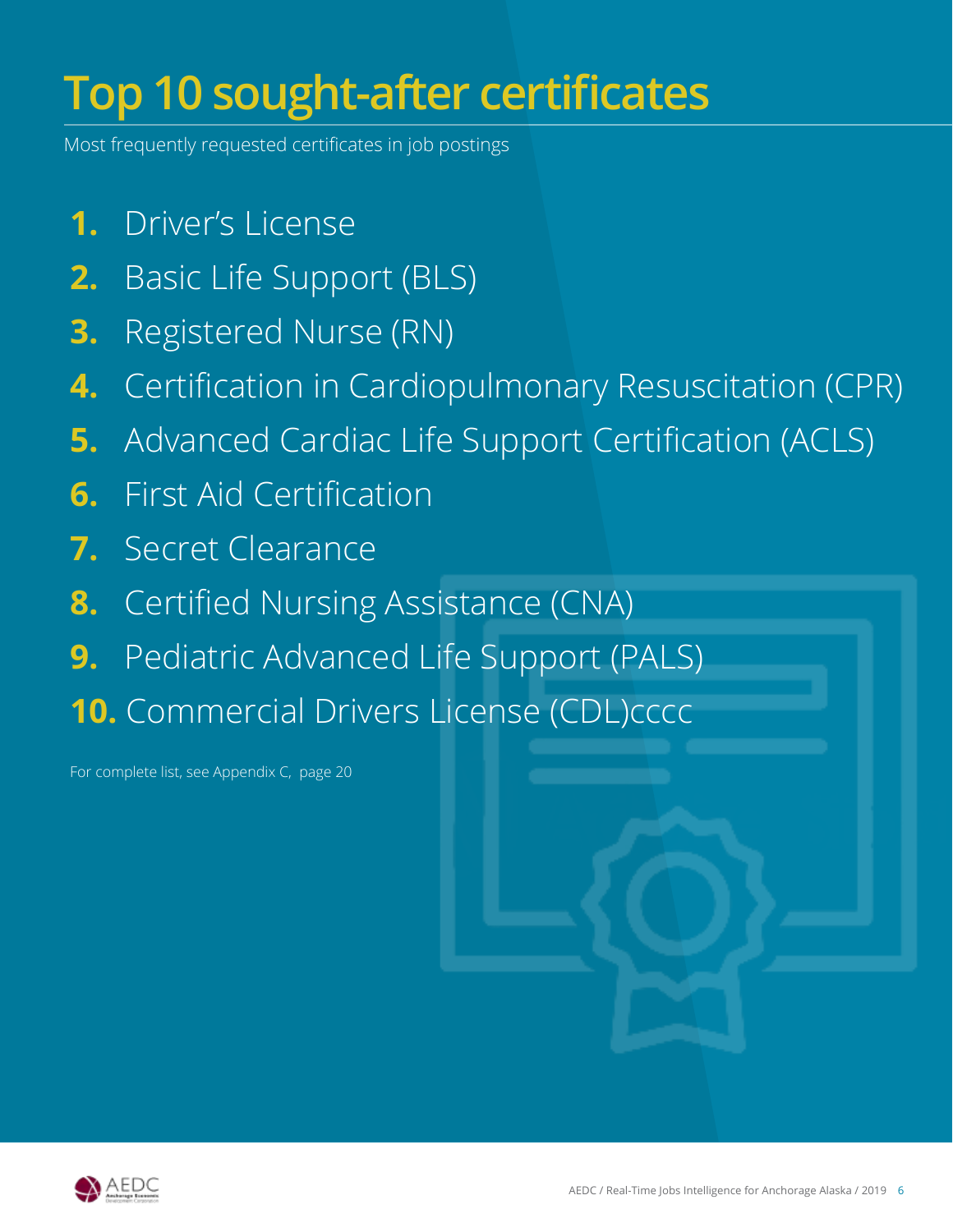# **Top 10 sought-after hard skills**

Most frequently requested hard skills in job postings

- **1.** Microsoft Excel
- **2.** Microsoft Office
- **3.** Microsoft Word
- **4.** Microsoft Outlook
- **5.** Ability to Lift 41-50 Pounds
- **6.** Ability to Lift 51-100 Pounds
- **7.** Personal Computers
- **8.** Teaching/ Training, Job
- **9.** Cash Handling
- **10.** Retail Sales

For complete list, see Appendix D, page 22



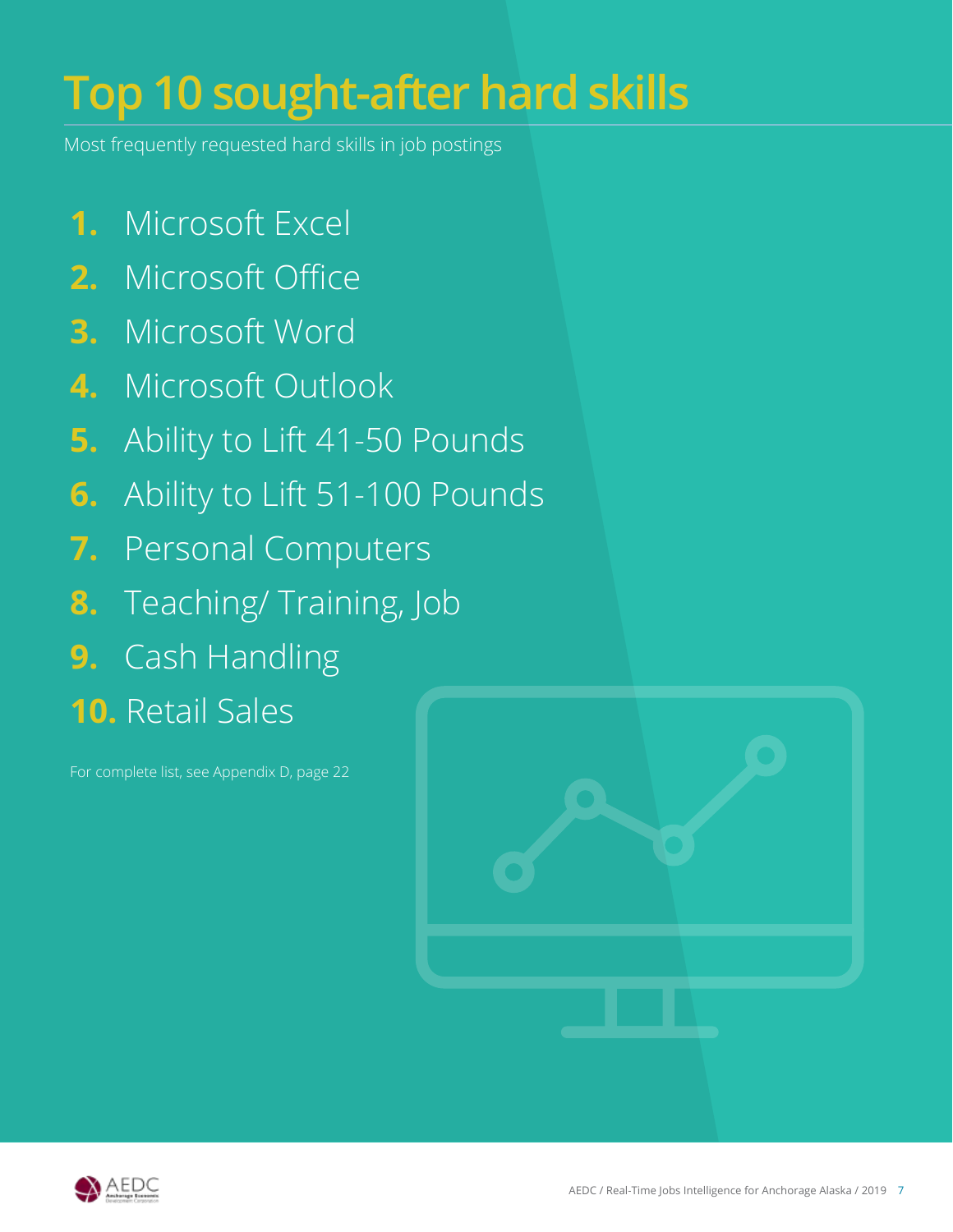# **Top 10 sought-after soft skills**

Most frequently requested soft skills in job postings

- **1.** Communications (Verbal and Written)
- **2.** Customer Service
- **3.** Cooperative/Team Player
- **4.** Self-Motivated/Ability to Work Independently/Self Leadership
- **5.** Organization
- **6.** Detail Orientated/Meticulous
- **7.** Supervision/Management
- **8.** Accountable/Responsible/Reliable/Dependable/Trustworthy
- **9.** Adaptability/Flexibility/Tolerance of Change and Uncertainty
- **10.** Interpersonal Relationships/Maintain Relationships

For complete list, see Appendix E page 23

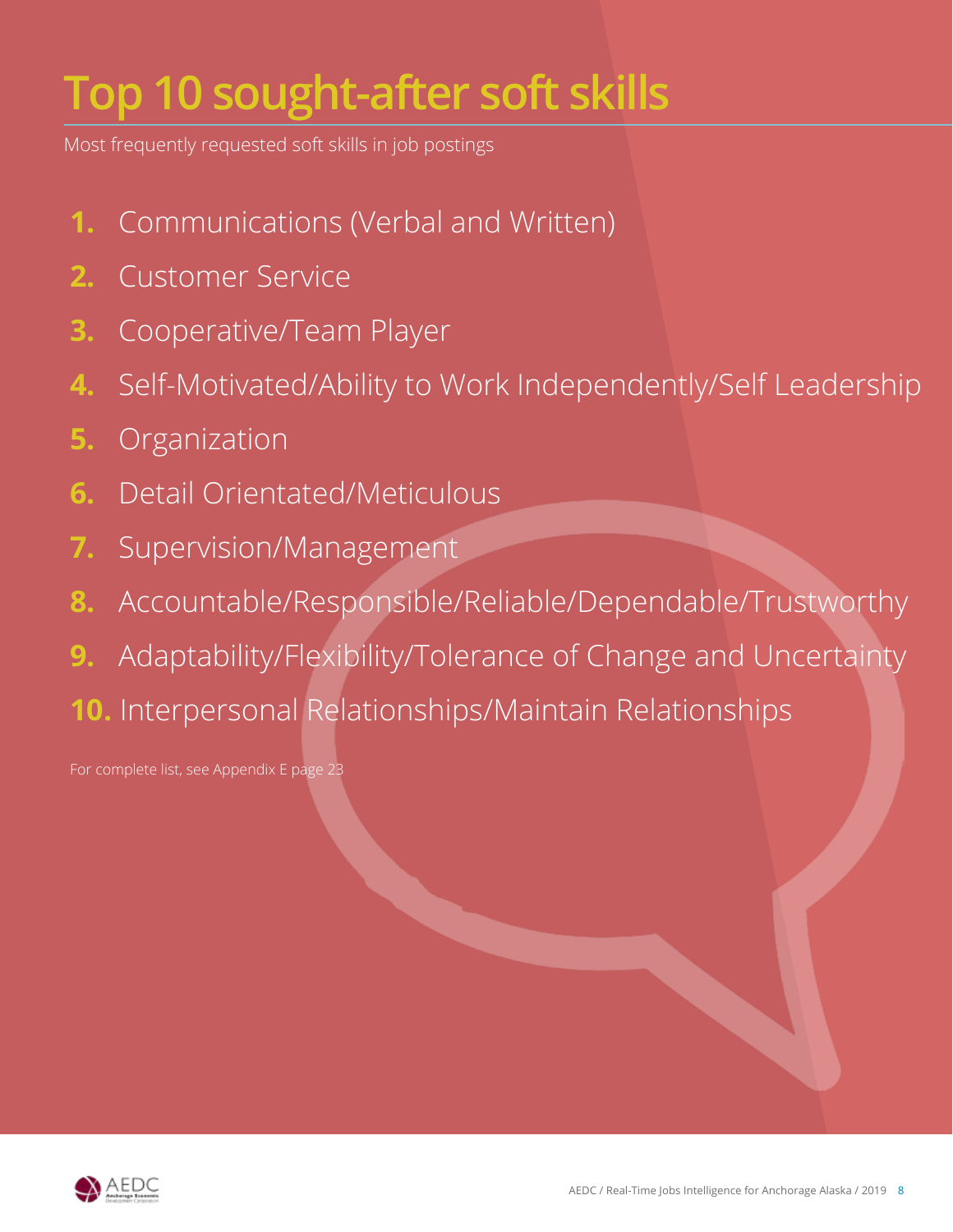## **Top 10 openings by job titles**

- **1.** Administrative Assistant
- **2.** Cashier
- **3.** Sales Associate
- **4.** Customer Service Representative
- **5.** Receptionist
- **6.** Cook
- **7.** Babysitter
- **8.** Janitor
- **9.** Assistant Manager
- **10.** Customer Service Associate

For complete list, see Appendix E, page 24

### **What's that again?**

DO WE HAVE A FUN FACT FOR THIS? WHAT WAS THE WEIRDEST

JOB POSTING ON THE LIST FOR YEAR?

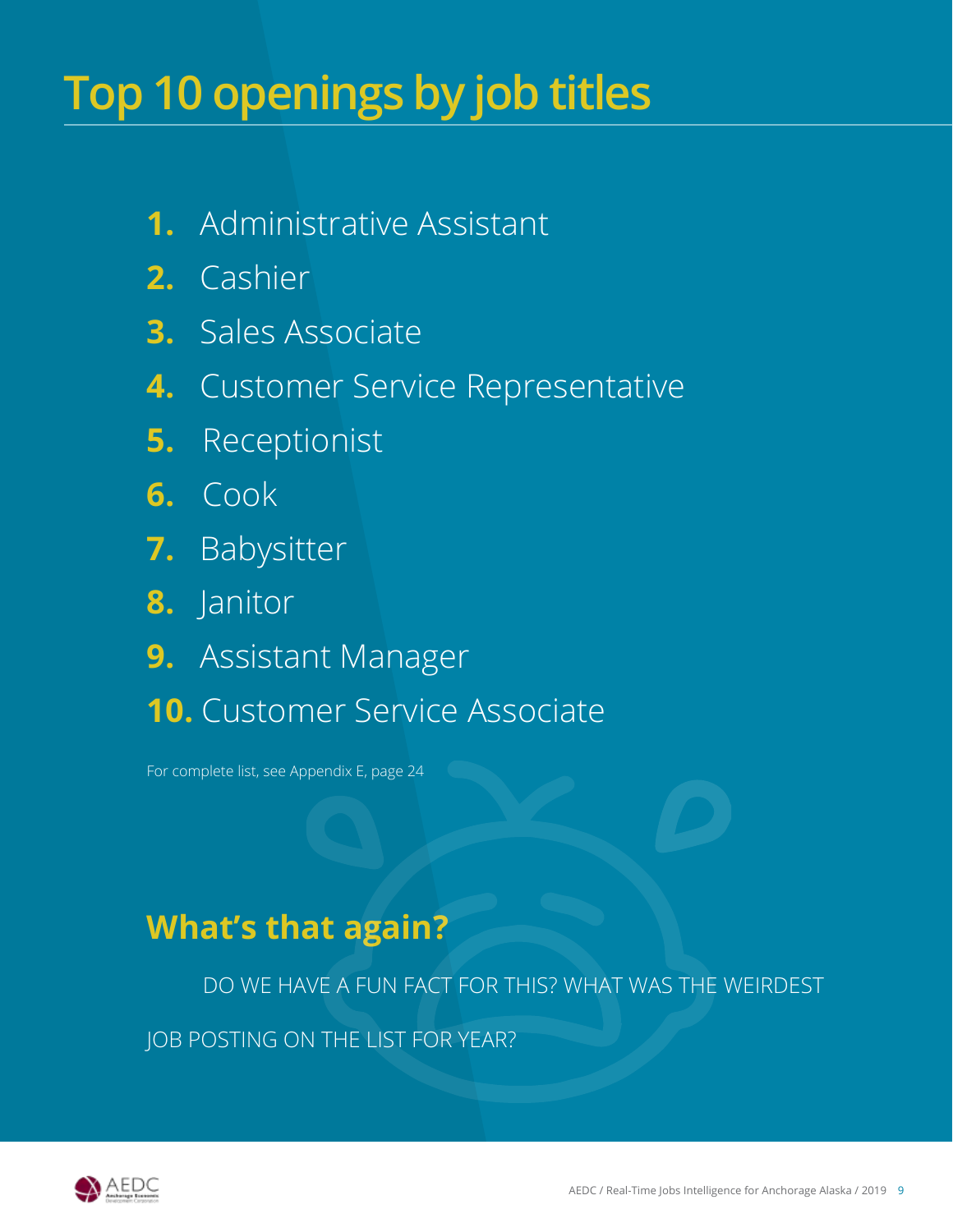# **What levels of education do Anchorage employers look for?**

Number of total ad postings by minimum education requirements

# **13,120**  High school diploma or equivalent

**6,005** Bachelor's degree

**1,734** Associate's degree

> **1,065** Master's degree

### **308** Doctoral or professional degree

For complete list, see Appendix F, page 25

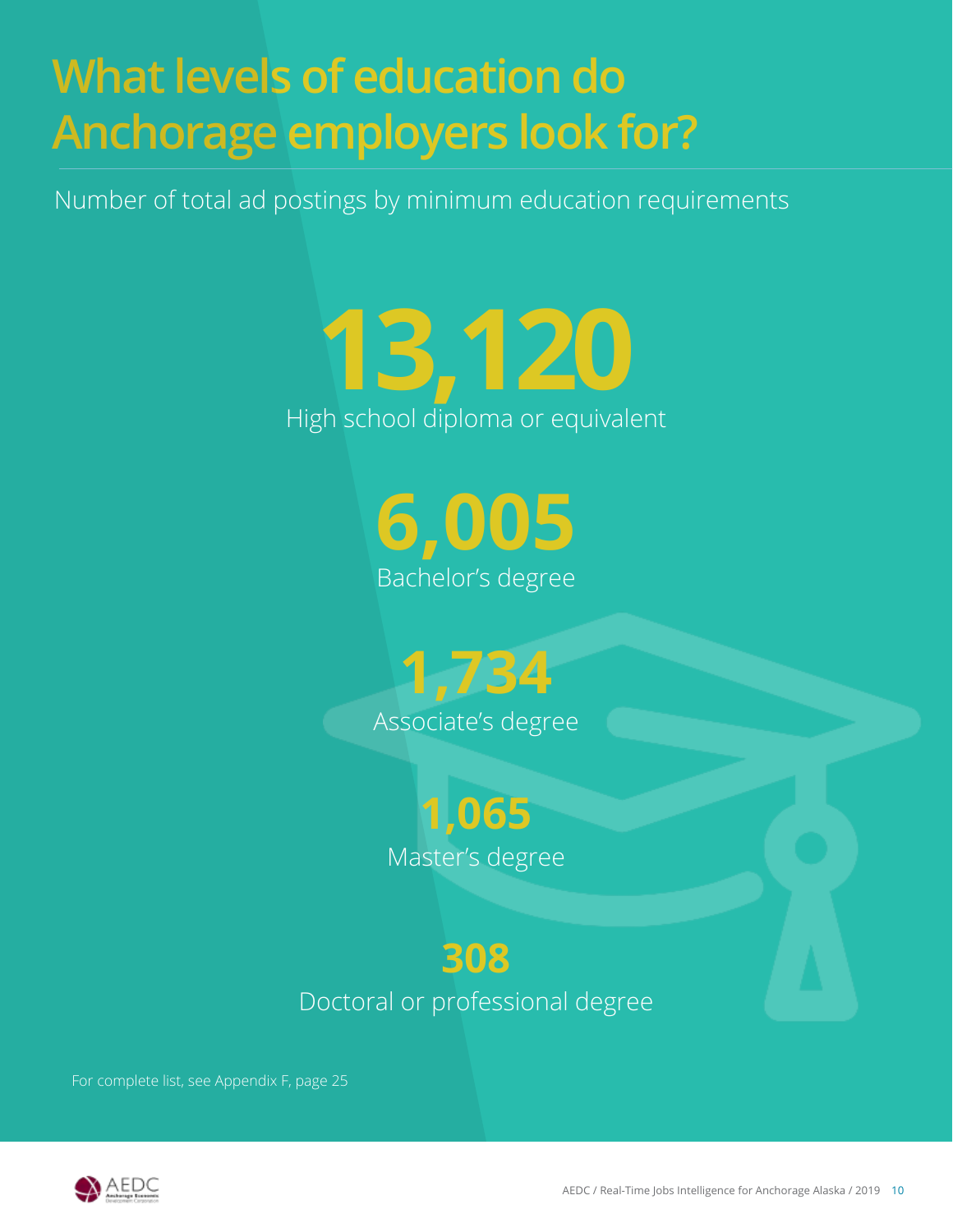## **Educational programs appearing in the most job ads**

- **1.** Business
- **2.** Accounting
- **3.** Nursing
- **4.** Business Administration
- **5.** Computer Science
- **6.** Social Work
- **7.** Psychology
- **8.** Engineering
- **9.** Finance
- **10.** Human Services

For complete list, see Appendix G, page 26

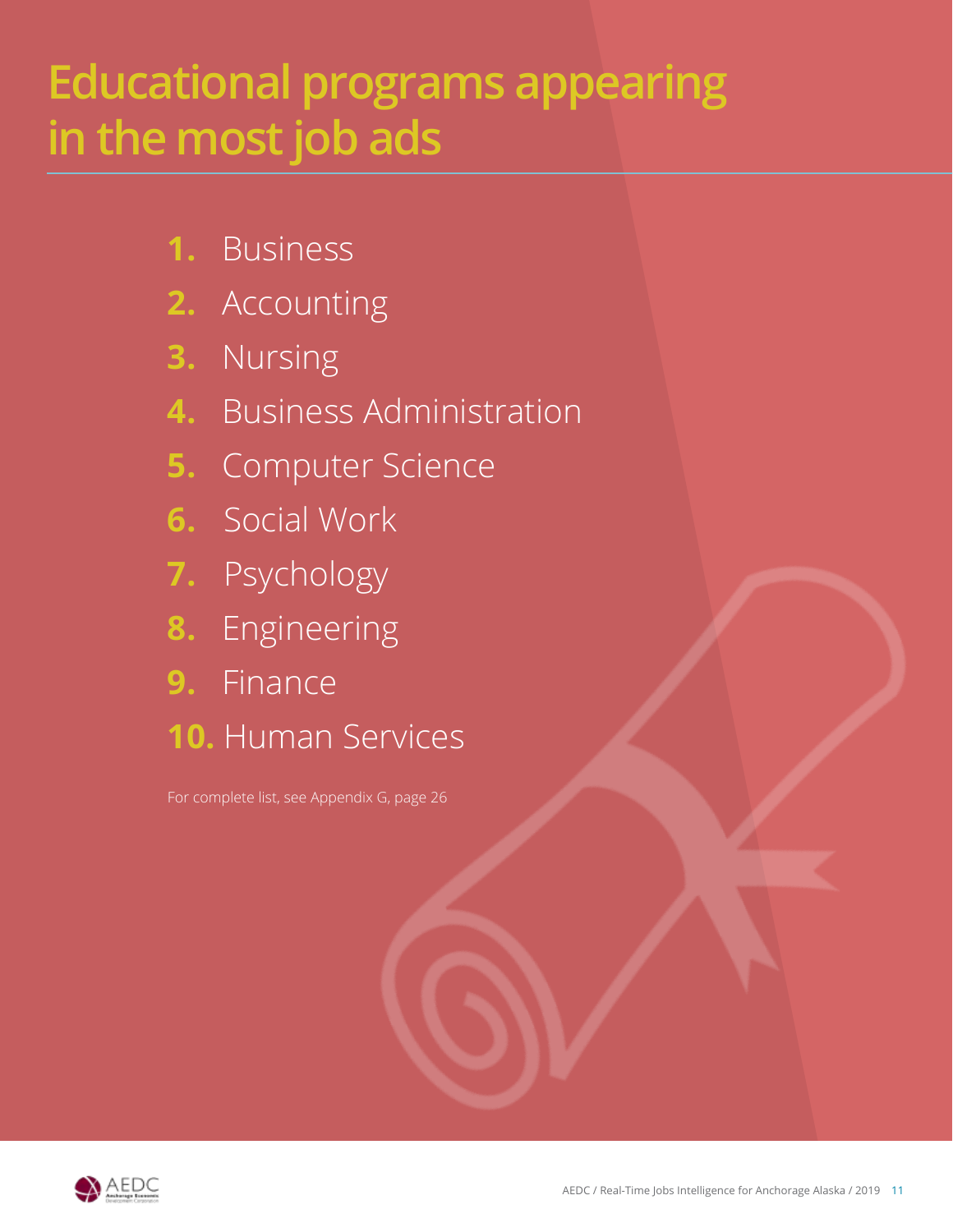# **Top 10 positions by location quotient**

This metric reveals how a given occupation in a certain region compares to that occupation on the national level. An LQ greater than, less than, or equal to 1.0 represents an occupation whose jobs are locally more than, less than, or equally prevalent to the national average, respectively. These top 10 positions are far more sought-after in Anchorage than anywhere else in the nation.

- **1.** Computer User Support Specialists (2.12)
- **2.** Office Clerks, General (2.00)
- **3.** Teacher Assistants (1.74)
- **4.** Vocational Education Teachers, Postsecondary (1.65)
- **5.** Mental Health Counselors (1.61)
- **6.** Nursing Assistants (1.58)
- **7.** Speech-Language Pathologists (1.57)
- **8.** Human Resources Specialists (1.56)
- **9.** Secretaries and Administrative Assistants (1.54) Except Legal, Medical, and Executive
- **10.** Bookkeeping, Accounting, and Auditing Clerks (1.54)



in Sales Barriot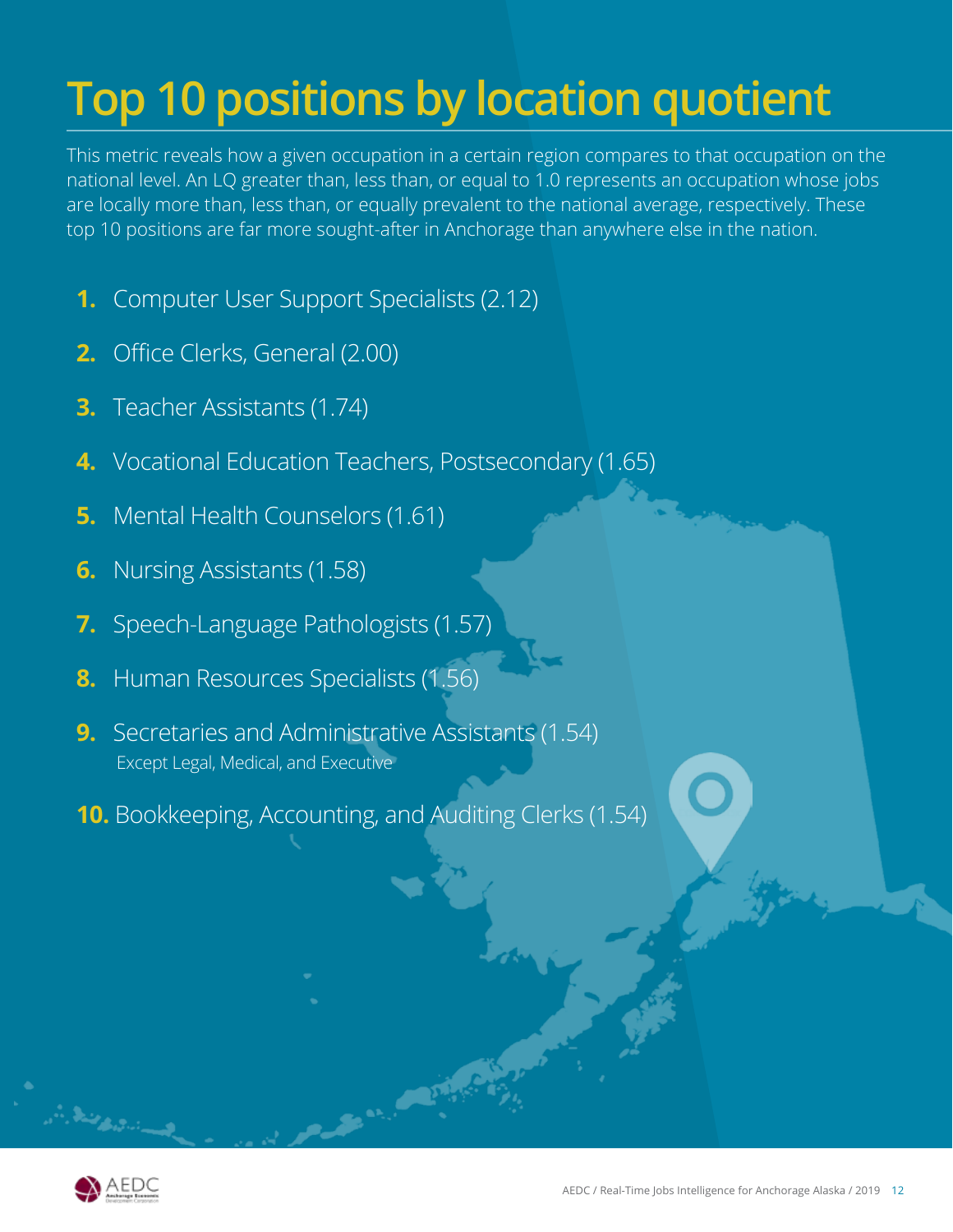## Frequently Asked Questions

**What does Ads Closed mean?** (Proxy for Hires) - The number of jobs that have been removed from listings within the designated time frame. While there may be other reasons for listings being taken down (i.e. decision not to fill the position), this metric can serve as a reasonable proxy for the number of hires.

**What does Job Posting LQ mean?** - The Job Posting Location Quotient ("JPLQ" shown in results). This metric reveals how a given occupation in a certain region compares to that occupation on the national level. An LQ greater than, less than, or equal to 1.0 represents an occupation whose jobs are locally more than, less than, or equally prevalent to the national average, respectively. For a given occupation, the JPLQ = (# of job ads locally / employment locally) / (# of ads in USA / employment USA).

What is SOC? The standard Occupational Classification system (SOC) is used to classify workers into occupational categories. RTI classifies workers in one of the 1,090 8-digit level codes known as the O\*NET-SOC Occupational Listings. In addition, occupations are combined to form 23 major groups (2-digit level), 97 minor groups (3-digit), and 461 occupation groups (5-digit), and 840 detailed occupations (6-digit). Each occupation group includes occupations required similar job duties, skills, education, or experience.

**How does the time period work?** Online job postings included in this report are those that meet the Query Definition parameters (shown above) and that were active at any point in the specified time frame preceding the date this report is generated. As such, this report may include some ads that were closed as of the date of this report; in addition, this report may include some ads that were first posted prior to the specified time frame referred to above.

**What are "active" and "closed" ads?** An "active" ad refers to an online job posting that was still posted online when Chmura's web crawler last viewed that page, which occurs at least once a week. An ad is considered "closed" if Chmura's web crawler no longer sees the ad listed or if the ad is specifically designated on the site as no longer being active.

**Is every online-job-ad website included in these data?** We make every attempt to catch all of the significant job-posting websites across the United States, but we cannot guarantee complete, 100% coverage. If you have any questions about a particular website, please don't hesitate to ask.

**What certifications are included and how are they defined?** We include over 3,000 different certifications in our job ad analyses. A complete list can be found in the JobsEQ help section, along with further information about those certifications.

About This Report This report and all data herein were produced by JobsEQ®, a product of Chmura Economics & Analytics. The information contained herein was obtained from sources we believe to be reliable. However, we cannot guarantee its accuracy and completeness.

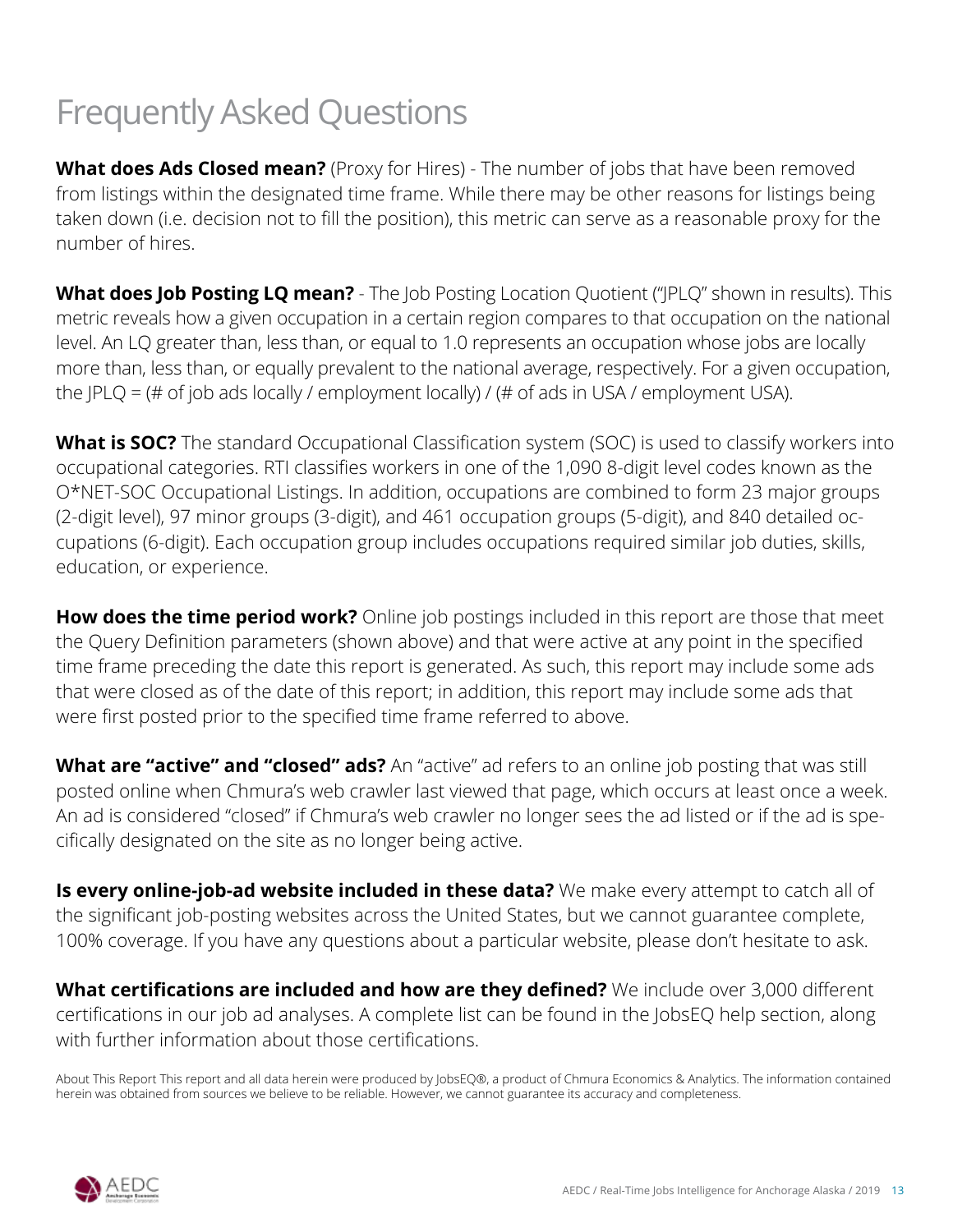### Appendix A - Occupations in Anchorage

|            |                                                                                 | Total |  |
|------------|---------------------------------------------------------------------------------|-------|--|
| <b>SOC</b> | Occupation                                                                      | Ads   |  |
| 41-2031.00 | Retail Salespersons                                                             | 3,173 |  |
| 29-1141.00 | <b>Registered Nurses</b>                                                        | 1,747 |  |
| 43-6014.00 | Secretaries and Administrative Assistants, Except Legal, Medical, and Executive | 1,448 |  |
| 21-1093.00 | Social and Human Service Assistants                                             | 1,349 |  |
| 43-4051.00 | <b>Customer Service Representatives</b>                                         | 1,070 |  |
| 41-1011.00 | First-Line Supervisors of Retail Sales Workers                                  | 1,050 |  |
| 15-1151.00 | <b>Computer User Support Specialists</b>                                        | 948   |  |
| 43-5081.01 | Stock Clerks, Sales Floor                                                       | 942   |  |
| 49-9071.00 | Maintenance and Repair Workers, General                                         | 882   |  |
| 53-7062.00 | Laborers and Freight, Stock, and Material Movers, Hand                          | 882   |  |
| 35-3021.00 | Combined Food Preparation and Serving Workers, Including Fast Food              | 779   |  |
| 43-6013.00 | <b>Medical Secretaries</b>                                                      | 714   |  |
| 41-3099.00 | Sales Representatives, Services, All Other                                      | 674   |  |
| 37-2011.00 | Janitors and Cleaners, Except Maids and Housekeeping Cleaners                   | 638   |  |
| 43-3031.00 | Bookkeeping, Accounting, and Auditing Clerks                                    | 579   |  |
| 11-9111.00 | Medical and Health Services Managers                                            | 569   |  |
| 15-1142.00 | Network and Computer Systems Administrators                                     | 562   |  |
| 35-1012.00 | First-Line Supervisors of Food Preparation and Serving Workers                  | 551   |  |
| 13-1071.00 | Human Resources Specialists                                                     | 527   |  |
| 41-2011.00 | Cashiers                                                                        | 457   |  |
| 39-9011.01 | Nannies                                                                         | 450   |  |
| 43-9061.00 | Office Clerks, General                                                          | 444   |  |
| 43-5081.03 | Stock Clerks- Stockroom, Warehouse, or Storage Yard                             | 381   |  |
| 29-2071.00 | Medical Records and Health Information Technicians                              | 365   |  |
| 37-2012.00 | Maids and Housekeeping Cleaners                                                 | 356   |  |
| 13-1199.00 | Business Operations Specialists, All Other                                      | 355   |  |
| 35-2014.00 | Cooks, Restaurant                                                               | 348   |  |

Source: JobsEQ®, http://www.chmuraecon.com/jobseq<br>Copyright © 2019 Chmura Economics & Analytics, All Rights Reserved. 1088 ● a



AEDC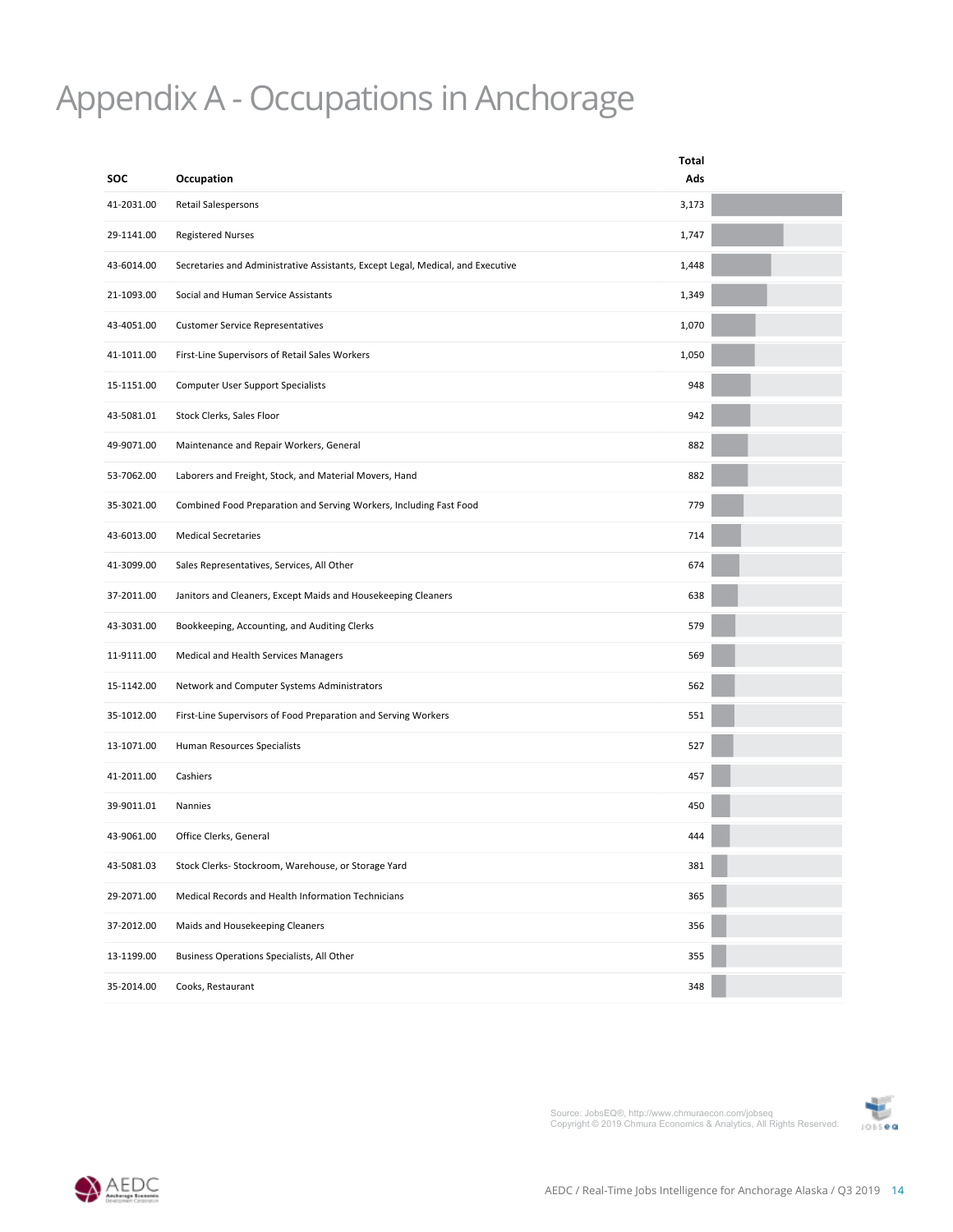#### Appendix A - Occupations in Anchorage (continued)

|                        |                                                                     | <b>Total</b> |
|------------------------|---------------------------------------------------------------------|--------------|
| <b>SOC</b>             | Occupation                                                          | Ads          |
| 13-2011.01             | Accountants                                                         | 335          |
| 43-4171.00             | Receptionists and Information Clerks                                | 324          |
| 29-1127.00             | Speech-Language Pathologists                                        | 309          |
| 25-3099.02             | Tutors                                                              | 280          |
| 33-9032.00             | <b>Security Guards</b>                                              | 268          |
| 21-1014.00             | <b>Mental Health Counselors</b>                                     | 260          |
| 31-9092.00             | <b>Medical Assistants</b>                                           | 257          |
| 43-4081.00             | Hotel, Motel, and Resort Desk Clerks                                | 251          |
| 31-1014.00             | <b>Nursing Assistants</b>                                           | 214          |
| 53-3031.00             | Driver/Sales Workers                                                | 214          |
| 53-3033.00             | Light Truck or Delivery Services Drivers                            | 214          |
| 43-1011.00             | First-Line Supervisors of Office and Administrative Support Workers | 208          |
| 27-3031.00             | <b>Public Relations Specialists</b>                                 | 195          |
| 35-3031.00             | Waiters and Waitresses                                              | 180          |
| 35-3022.01             | Baristas                                                            | 171          |
| 39-9032.00             | <b>Recreation Workers</b>                                           | 171          |
| 39-9021.00             | Personal Care Aides                                                 | 170          |
| 21-1023.00             | Mental Health and Substance Abuse Social Workers                    | 166          |
| 11-3031.02             | Financial Managers, Branch or Department                            | 165          |
| 29-1123.00             | <b>Physical Therapists</b>                                          | 149          |
| 15-2031.00             | <b>Operations Research Analysts</b>                                 | 137          |
| 13-1111.00             | <b>Management Analysts</b>                                          | 133          |
| 39-2021.00             | Nonfarm Animal Caretakers                                           | 126          |
| Source: <b>JohsEQ®</b> |                                                                     |              |

and are subject to revision. I rease to not use the volume or uata for mistorical companisons until such time that an adjusted mistorical series or these tata are provided. General Communication Inc. 110 13 28 Source: <u>JobsEQ®</u><br>Data reflect online job postings for 2019<br>Note: Data are subject to revision. Please do not use the volume of data for historical comparisons until such time that an adjusted historical series of these da

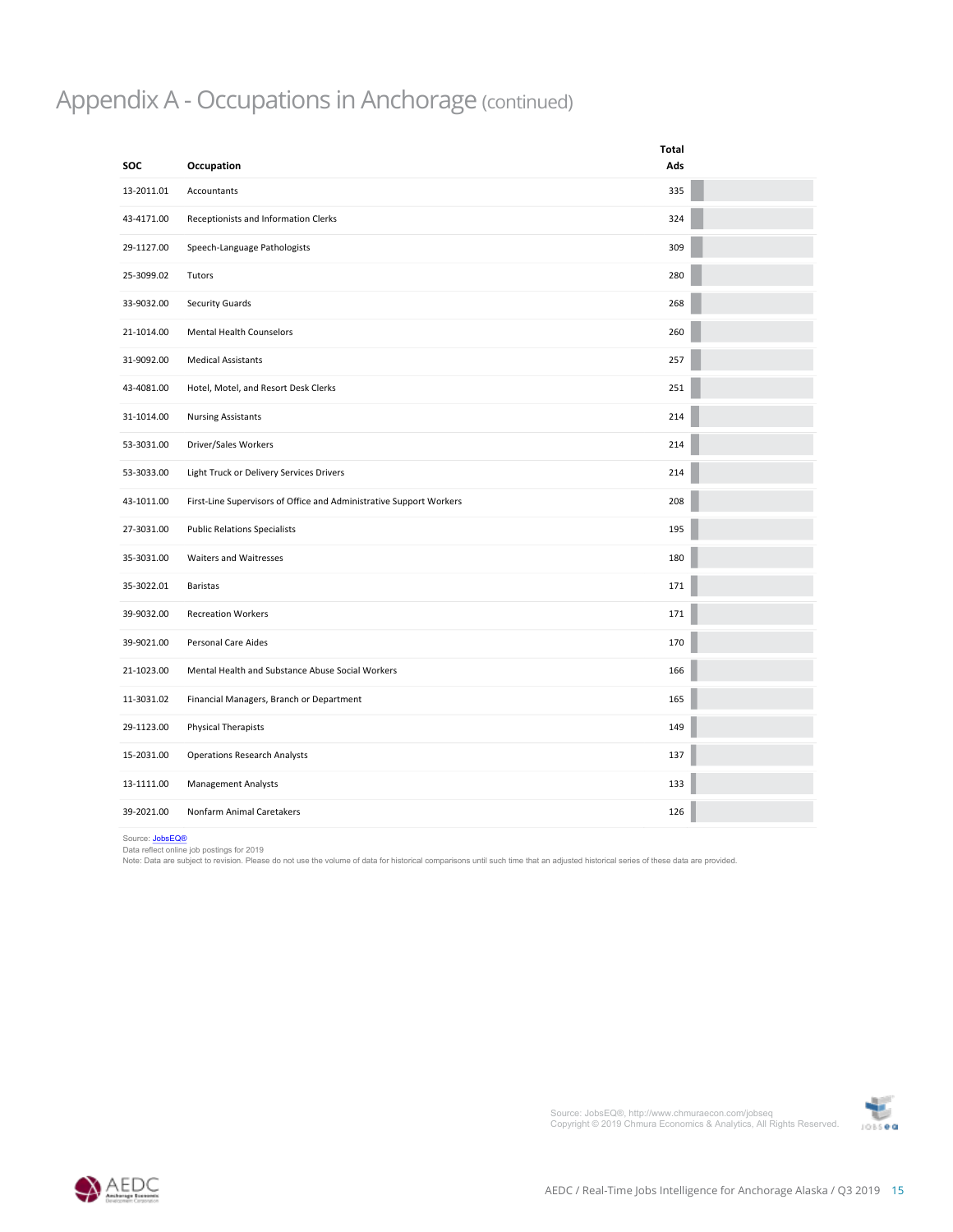## Appendix B - Openings by Employer

|                                              | Total |  |
|----------------------------------------------|-------|--|
| <b>Employer Name</b>                         | Ads   |  |
| Providence Health & Services                 | 1,580 |  |
| State of Alaska                              | 896   |  |
| The University of Alaska                     | 798   |  |
| Alaska Native Tribal Health Consortium       | 775   |  |
| Municipality of Anchorage                    | 592   |  |
| Workplace Alaska                             | 583   |  |
| <b>HCA</b>                                   | 552   |  |
| Anchorage School District                    | 452   |  |
| Lowes                                        | 414   |  |
| Aramark Food and Support Services Group Inc. | 410   |  |
| Alaska Executive Search, Inc.                | 352   |  |
| Army and Air Force Exchange Service (AAFES)  | 337   |  |
| Southcentral Foundation                      | 327   |  |
| Salvation Army                               | 288   |  |
| Carrs Quality Center                         | 282   |  |
| Department of the Air Force                  | 275   |  |
| Albertsons Companies                         | 260   |  |
| FedEx                                        | 251   |  |
| Humana                                       | 239   |  |
| <b>Builders FirstSource</b>                  | 234   |  |
| Swedish Health Services                      | 230   |  |
| Care.com                                     | 217   |  |
| Bass Pro Shop                                | 214   |  |
| Lithia Motors, Inc.                          | 204   |  |
| Kendall Auto Alaska                          | 179   |  |
| Best Buy                                     | 178   |  |
| Aramark                                      | 176   |  |
|                                              |       |  |



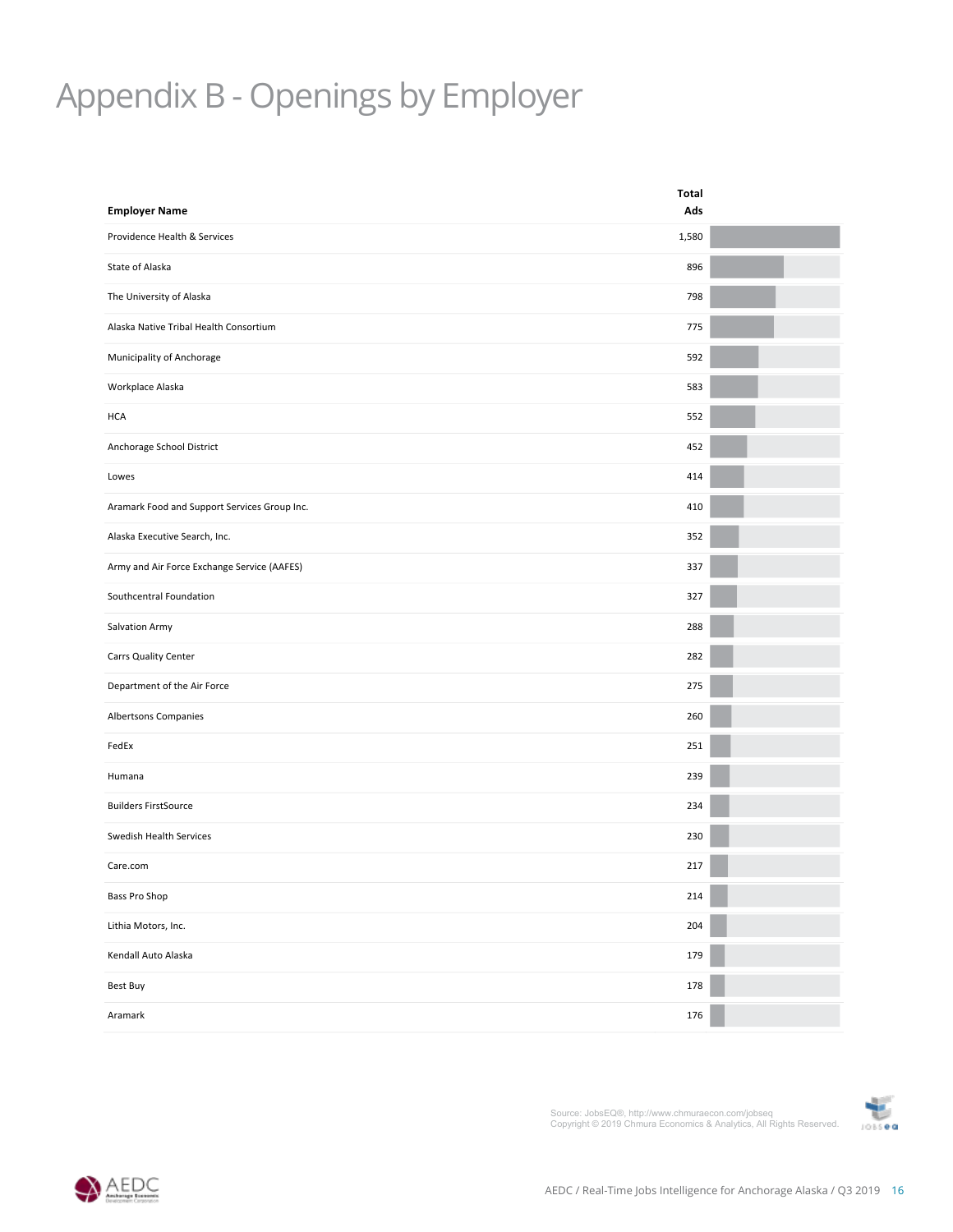### Appendix B - Openings by Employer (continued)

|                                                    | <b>Total</b> |
|----------------------------------------------------|--------------|
| <b>Employer Name</b>                               | Ads          |
| The Alaska Club                                    | 174          |
| Kroger                                             | 157          |
| Mommy Jobs Online                                  | 148          |
| First National Bank Alaska                         | 143          |
| Alaska USA Federal Credit Union                    | 138          |
| Matanuska-Susitna Borough                          | 127          |
| University of Alaska System                        | 122          |
| ASRC                                               | 121          |
| <b>Bering Straits Native Corporation</b>           | 116          |
| Cook Inlet Tribal Council Inc.                     | 106          |
| Department of the Interior                         | 99           |
| Department of the Army                             | 93           |
| Target                                             | 93           |
| Universal Health Services                          | 89           |
| NANA Development Corporation                       | 88           |
| <b>H&amp;R Block</b>                               | 82           |
| Air Force Nonappropriated Fund (AFNAF) Services Ca | ${\bf 78}$   |
| General Communication Inc.                         | $76\,$       |
| Department of Veterans Affairs                     | $73\,$       |
| <b>NurseFly Travel Nursing</b>                     | 65           |
| Massage Envy                                       | 64           |
| GCI                                                | 63           |
| Aramark Corporation                                | 62           |



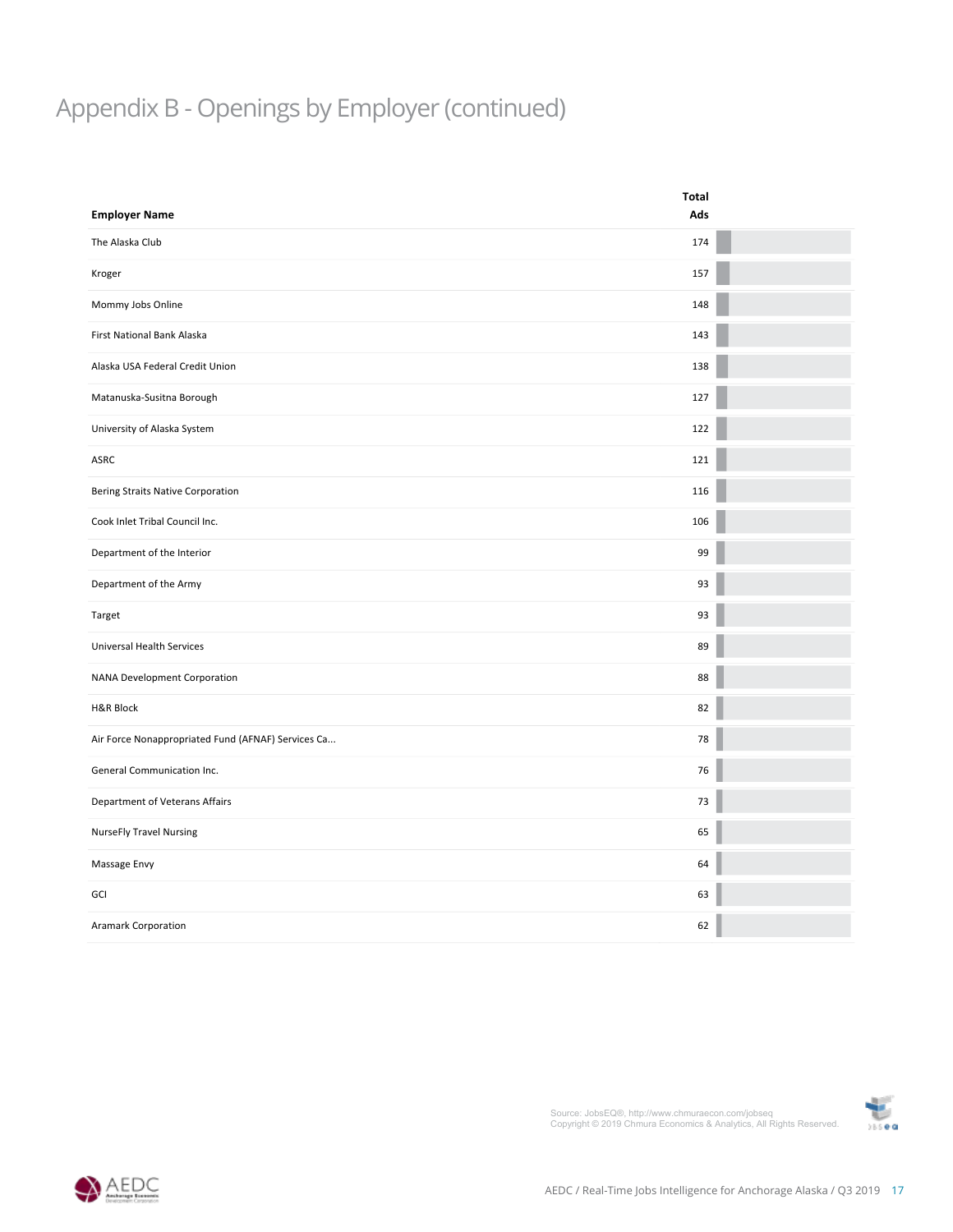#### EMPI N  $\overline{a}$  by Certifications by Certifications by Certifications by Certifications by Certifications by Certifications by Certifications by Certifications by Certifications by Certifications by Certifications by Certificati Appendix C - Openings by Certifications

|                                                                        | Total |  |
|------------------------------------------------------------------------|-------|--|
| <b>Certificate Name</b>                                                | Ads   |  |
| Driver's License                                                       | 1,595 |  |
| Basic Life Support (BLS)                                               | 1,404 |  |
| Registered Nurse (RN)                                                  | 842   |  |
| Certification in Cardiopulmonary Resuscitation (CPR)                   | 756   |  |
| Advanced Cardiac Life Support Certification (ACLS)                     | 633   |  |
| <b>First Aid Certification</b>                                         | 516   |  |
| Secret Clearance                                                       | 461   |  |
| Certified Nursing Assistant (CNA)                                      | 359   |  |
| Pediatric Advanced Life Support (PALS)                                 | 316   |  |
| Commercial Driver's License (CDL)                                      | 290   |  |
| Teaching English as a Foreign Language (TEFL)                          | 119   |  |
| Licensed Practical Nurse (LPN)                                         | 118   |  |
| Licensed Clinical Social Worker (LCSW)                                 | 117   |  |
| ServSafe Food Protection Manager Certification                         | 91    |  |
| Cisco Certified Network Associate (CCNA)                               | 90    |  |
| Medical Assistant Certification (MA)                                   | 86    |  |
| Licensed Professional Counselor (LPC)                                  | 84    |  |
| Certified Public Accountant (CPA)                                      | 83    |  |
| Class A Commercial Driver's License (CDL-A)                            | 77    |  |
| The American Registry of Radiologic Technologists (ARRT) Certification | 74    |  |
| Certified Coding Specialist (CCS)                                      | 72    |  |
| Certified Professional Coder (CPC)                                     | 71    |  |
| Neonatal Resuscitation Program (NRP)                                   | 69    |  |
| <b>Emergency Medical Technician (EMT)</b>                              | 60    |  |
| Trauma Nursing Core Course (TNCC)                                      | 60    |  |
| Basic Cardiac Life Support Certification (BCLS Certification)          | 57    |  |
| Project Management Professional (PMP)                                  | 56    |  |



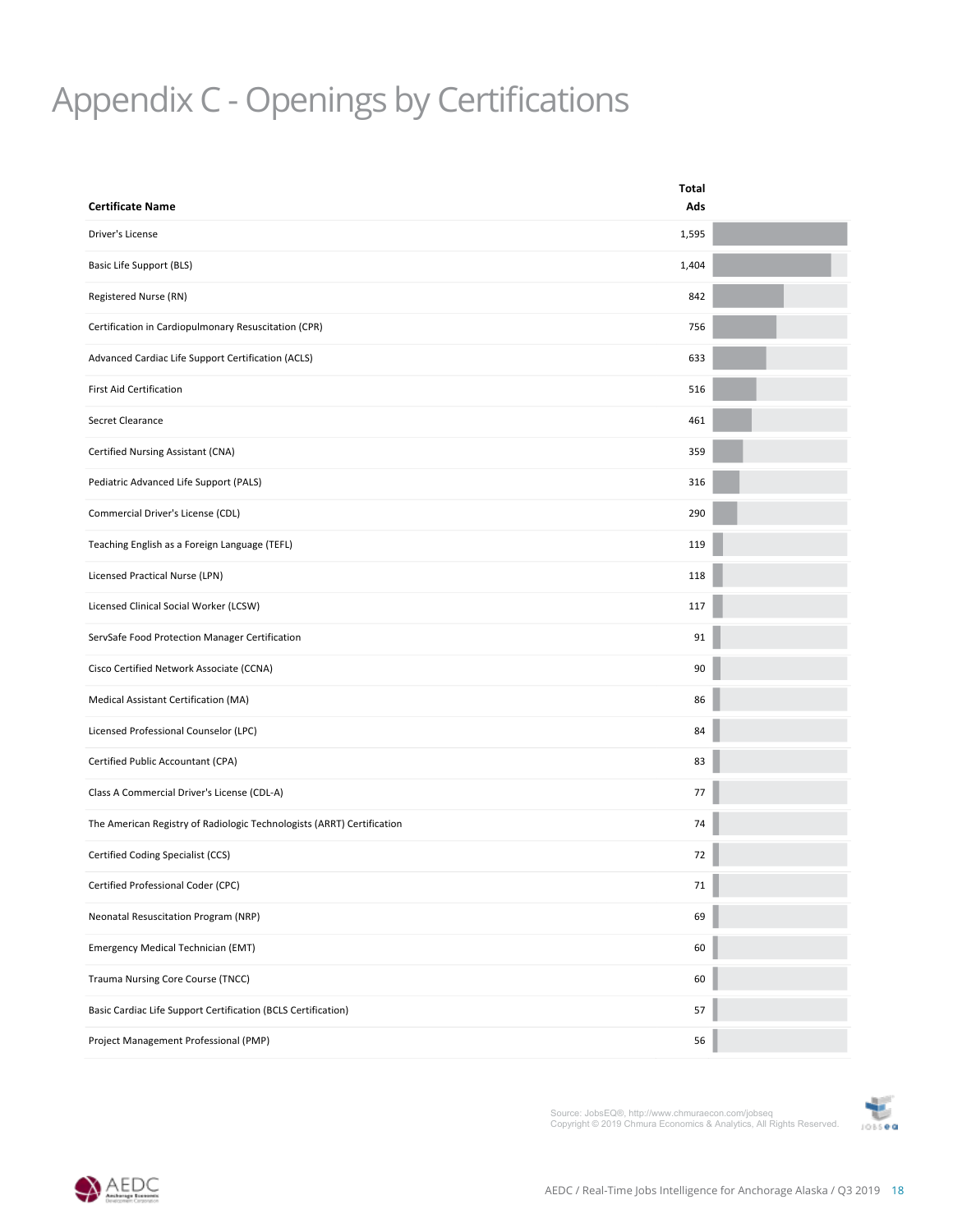#### $V \cap D$ Appendix C - Openings by Certifications (continued)

|                                                             | <b>Total</b> |  |
|-------------------------------------------------------------|--------------|--|
| <b>Certificate Name</b>                                     | Ads          |  |
| <b>Forklift Certified</b>                                   | 50           |  |
| Professional in Human Resources (PHR)                       | 49           |  |
| Certified Pharmacy Technician (CPT)                         | 46           |  |
| Certified IT Consultant (CITC)                              | 45           |  |
| Class B Commercial Driver's License (CDL-B)                 | 45           |  |
| Child Development Associate (CDA)                           | 44           |  |
| <b>HAZMAT</b>                                               | 43           |  |
| Engineer in Training (EIT)                                  | 42           |  |
| Advanced Trauma Life Support (ATLS)                         | 40           |  |
| Registered Health Information Technician (RHIT)             | 40           |  |
| Certified Management Accountant (CMA)                       | 36           |  |
| Certified Information Systems Security Professional (CISSP) | 34           |  |
| Critical Care Registered Nurse (CCRN)                       | 34           |  |
| Registered Health Information Administrator (RHIA)          | 34           |  |
| Certified Six Sigma Yellow Belt                             | 32           |  |
| Cisco Certified Network Professional (CCNP)                 | 32           |  |
| <b>Emergency Nursing Pediatric Course (ENPC)</b>            | 32           |  |
| <b>CNOR Certification (CNOR)</b>                            | 31           |  |
| Medical Technologist (MT)                                   | 30           |  |
| Series 9                                                    | 29           |  |
| CompTIA Security+ CE (Continuing Education) Certification   | 28           |  |
| Senior Professional in Human Resources (SPHR)               | 28           |  |
| Microsoft Certified Solutions Expert (MCSE)                 | 27           |  |



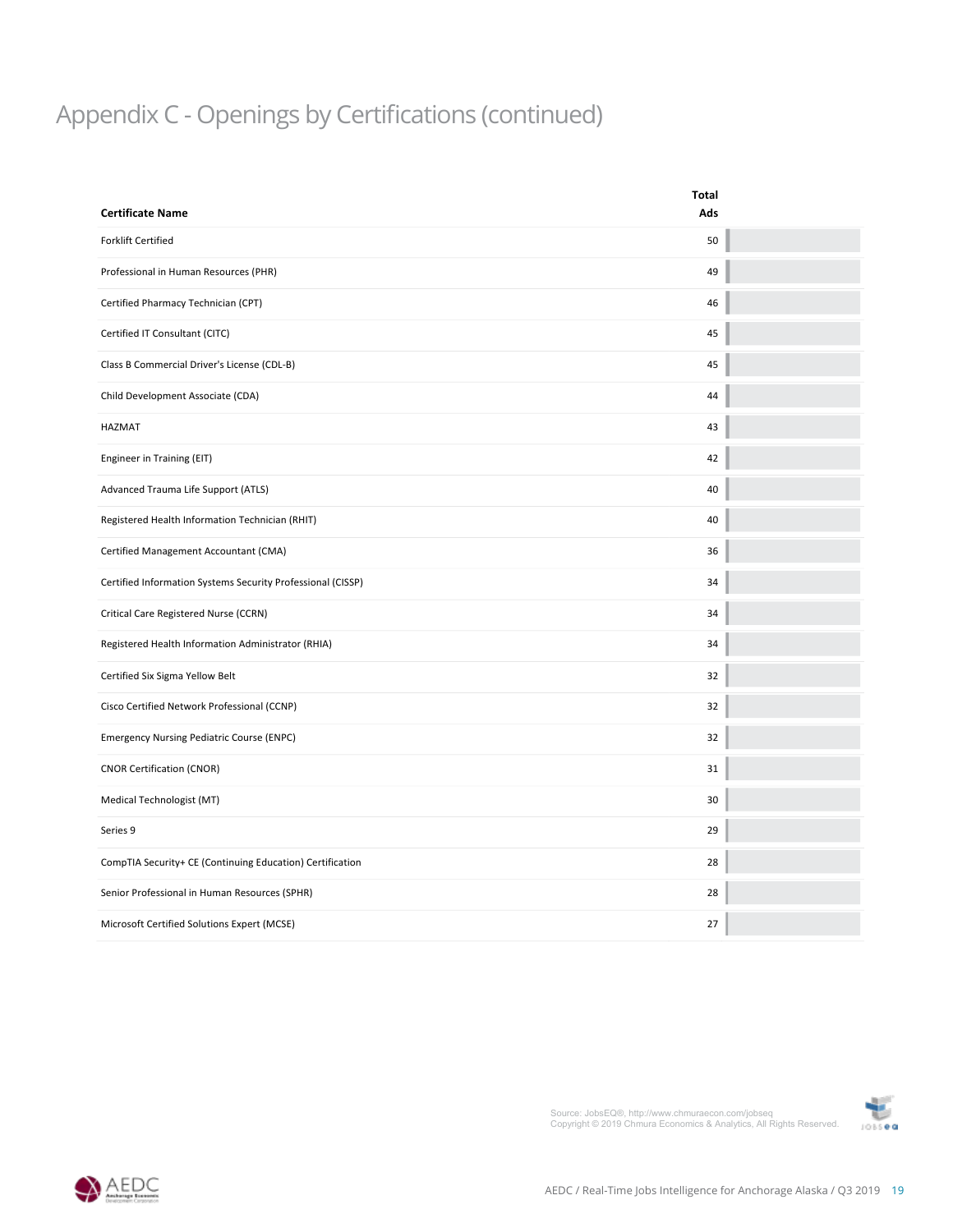## Appendix D - Openings by Hard Skills

| <b>Skill Name</b>           | <b>Total</b><br>Ads |  |
|-----------------------------|---------------------|--|
| Microsoft Excel             | 4,787               |  |
|                             |                     |  |
| Microsoft Office            | 4,206               |  |
| Microsoft Word              | 2,494               |  |
| Microsoft Outlook           | 2,459               |  |
| Ability to Lift 41-50 lbs.  | 2,101               |  |
| Ability to Lift 51-100 lbs. | 1,948               |  |
| Personal Computers (PC)     | 1,831               |  |
| Teaching/Training, Job      | 1,821               |  |
| Cash Handling               | 1,507               |  |
| <b>Retail Sales</b>         | 1,485               |  |
| Keyboarding/Typing          | 1,442               |  |
| English                     | 1,384               |  |
| Microsoft PowerPoint        | 1,361               |  |
| Sales                       | 1,358               |  |
| Health/Wellness             | 1,333               |  |
| Ability to Lift 21-30 lbs.  | 1,252               |  |
| Mathematics                 | 1,249               |  |
| <b>Word Processing</b>      | 1,225               |  |
| Teaching/Training, School   | 1,126               |  |
| Merchandising               | 1,083               |  |
| Ability to Lift 31-40 lbs.  | 819                 |  |
| <b>Medical Terminology</b>  | 734                 |  |
| Presentation                | 697                 |  |
| Finance                     | 602                 |  |
| Ability to Lift 11-20 lbs.  | 551                 |  |
| Forklifts                   | 525                 |  |
| Plumbing                    | 509                 |  |



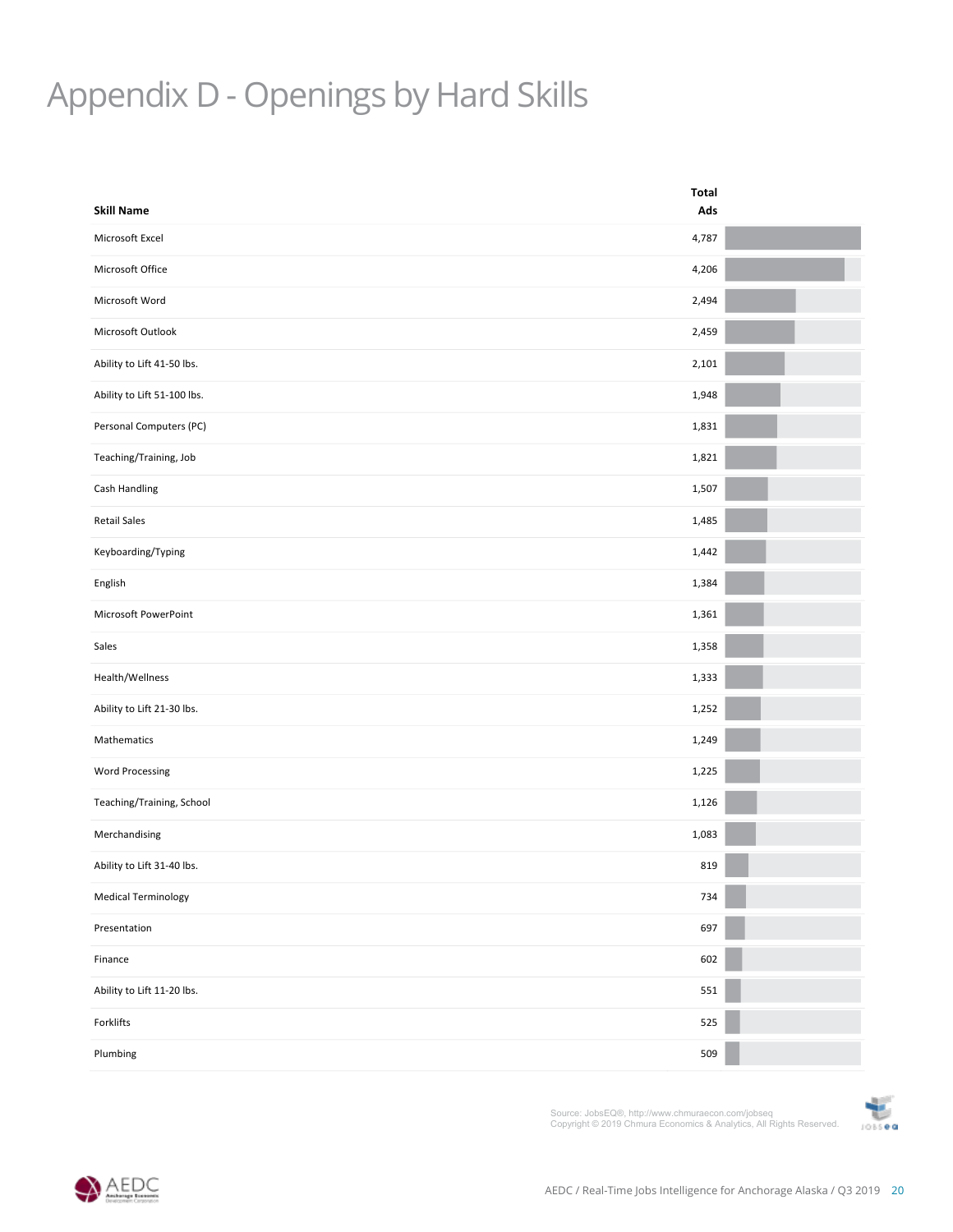#### **Employer Name** tinue Appendix D - Openings by Hard Skills (continued)

| Accounting                      | 467 |  |
|---------------------------------|-----|--|
| Computer Programming/Coding     | 457 |  |
| <b>Food Preparation</b>         | 452 |  |
| Cash Registers                  | 439 |  |
| Nursing                         | 406 |  |
| Data Entry                      | 389 |  |
| Telecommunications              | 375 |  |
| Marketing                       | 371 |  |
| Calculators                     | 352 |  |
| Bilingual                       | 351 |  |
| Food Service                    | 343 |  |
| People Skills                   | 277 |  |
| Multi-line Telephone Systems    | 250 |  |
| Hospitality                     | 240 |  |
| Autodesk AutoCAD                | 237 |  |
| <b>Inventory Control</b>        | 236 |  |
| Anatomy                         | 196 |  |
| Electronic Health Record (EHR)  | 196 |  |
| <b>Using Ladders</b>            | 184 |  |
| Microsoft Access                | 182 |  |
| Structured Query Language (SQL) | 178 |  |
| <b>HVAC Systems</b>             | 175 |  |
| Purchasing                      | 172 |  |



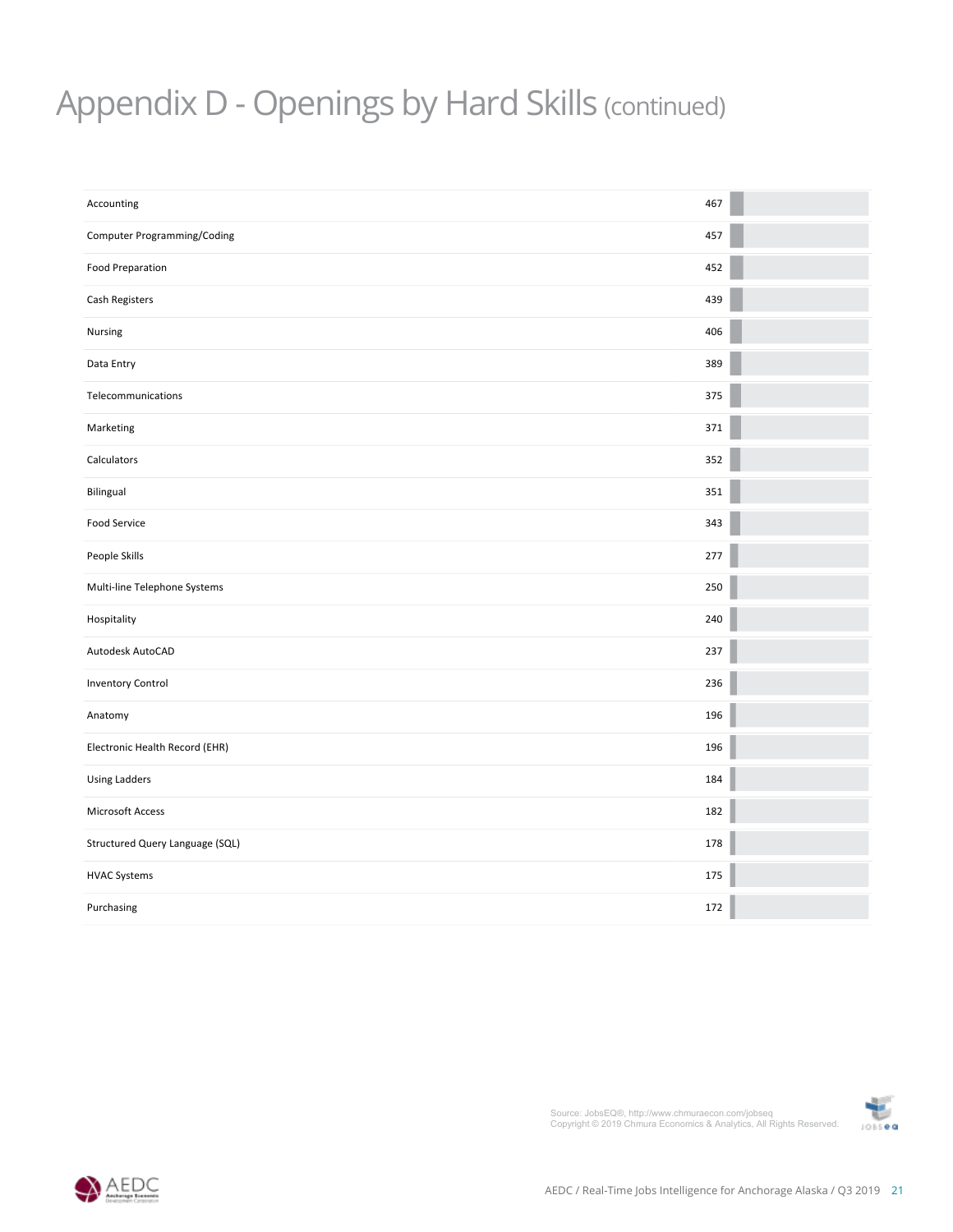## **Appendix E- Openings by Soft Skills**

| <b>Skill Name</b>                                            | Total         |  |
|--------------------------------------------------------------|---------------|--|
| Communication (Verbal and written skills)                    | Ads<br>20,784 |  |
| <b>Customer Service</b>                                      | 12,406        |  |
|                                                              |               |  |
| Cooperative/Team Player                                      | 9,340         |  |
| Self-Motivated/Ability to Work Independently/Self Leadership | 7,707         |  |
| Organization                                                 | 6,862         |  |
| Detail Oriented/Meticulous                                   | 6,013         |  |
| Supervision/Management                                       | 5,064         |  |
| Accountable/Responsible/Reliable/Dependable/Trustworthy      | 4,913         |  |
| Adaptability/Flexibility/Tolerance of Change and Uncertainty | 4,880         |  |
| Interpersonal Relationships/Maintain Relationships           | 4,234         |  |
| Problem Solving                                              | 3,751         |  |
| Ability to Work in a Fast Paced Environment                  | 3,631         |  |
| Multi-Task                                                   | 3,087         |  |
| Prioritize                                                   | 2,993         |  |
| Good Judgment                                                | 2,613         |  |
| Enthusiastic/Energetic                                       | 2,533         |  |
| Time Management/Time Utilization                             | 2,417         |  |
| Confidentiality/Information Sensitivity                      | 2,361         |  |
| Punctual                                                     | 2,251         |  |
| Clerical                                                     | 2,103         |  |
| Analytical                                                   | 2,072         |  |
| Work Ethic/Hard Working                                      | 1,979         |  |
| Initiative                                                   | 1,846         |  |
| Listening                                                    | 1,756         |  |
| Optimism/Positive Attitude                                   | 1,718         |  |
| Project Management                                           | 1,703         |  |
| Leadership                                                   | 1,550         |  |



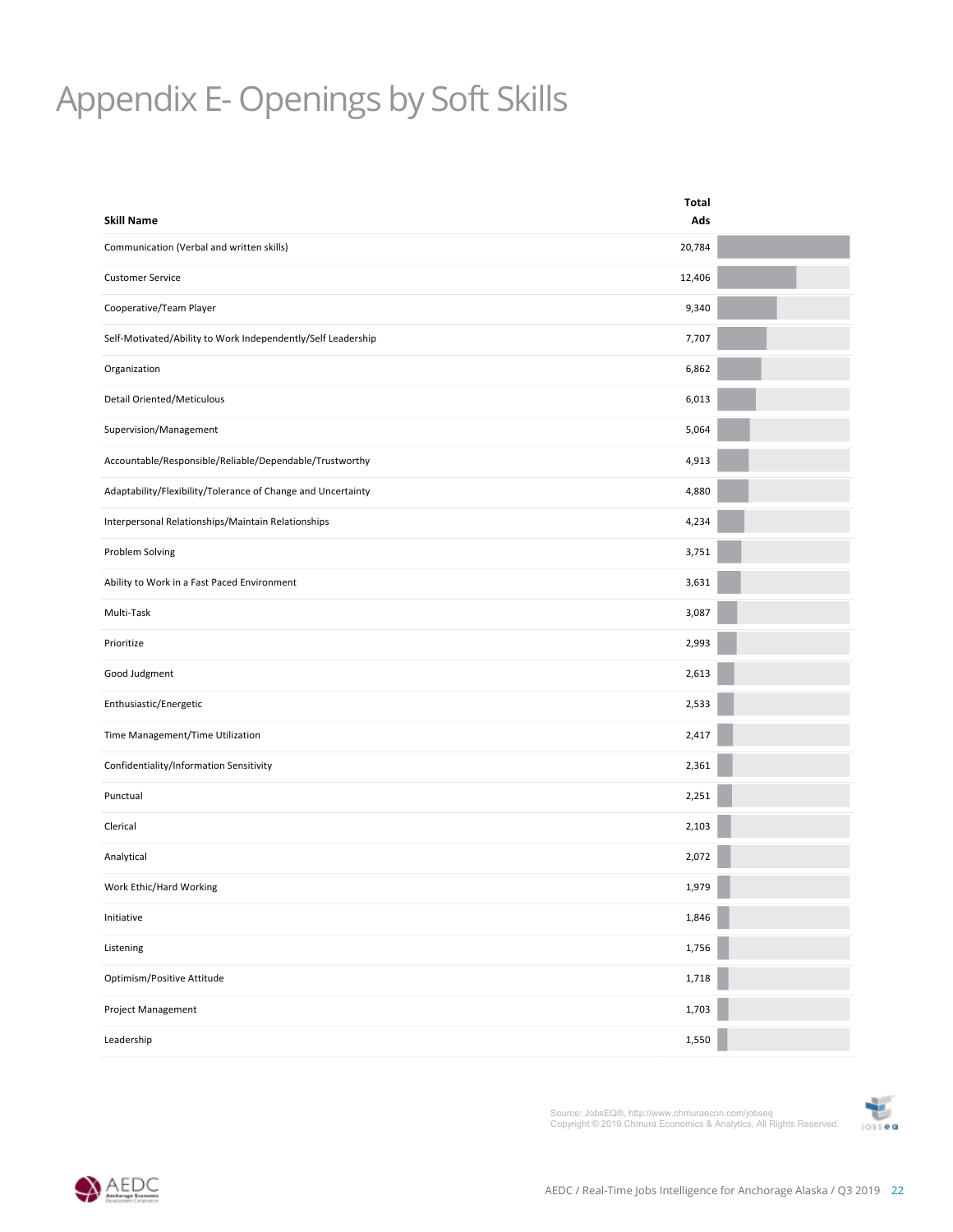#### $P^{\text{max}} =$ **Median**  Appendix E- Openings by Soft Skills (continued)

| Coachable/Willingness to Learn                                      | 1,504 |  |
|---------------------------------------------------------------------|-------|--|
| Negotiation                                                         | 1,257 |  |
| Dispute Resolution/Conflict Resolution/Diplomacy/Problem Resolution | 1,245 |  |
| Outgoing/Extrovert/People Person                                    | 1,048 |  |
| Coaching/Mentoring                                                  | 1,027 |  |
| Reasoning                                                           | 1,018 |  |
| Grammar                                                             | 991   |  |
| Self Confidence                                                     | 976   |  |
| <b>Decision Making/Decisiveness</b>                                 | 937   |  |
| Integrity/Honesty                                                   | 899   |  |
| <b>Critical Thinking</b>                                            | 893   |  |
| <b>Manual Dexterity</b>                                             | 624   |  |
| Competitiveness                                                     | 592   |  |
| Telephone Etiquette                                                 | 509   |  |
| <b>Customer Focused</b>                                             | 495   |  |
| Motivational                                                        | 478   |  |
| Troubleshooting                                                     | 468   |  |
| Quick Learner                                                       | 467   |  |
| Common Sense                                                        | 448   |  |
| Interviewing                                                        | 366   |  |
| <b>Public Speaking</b>                                              | 326   |  |
| Efficiency                                                          | 277   |  |
| Goal Oriented                                                       | 274   |  |



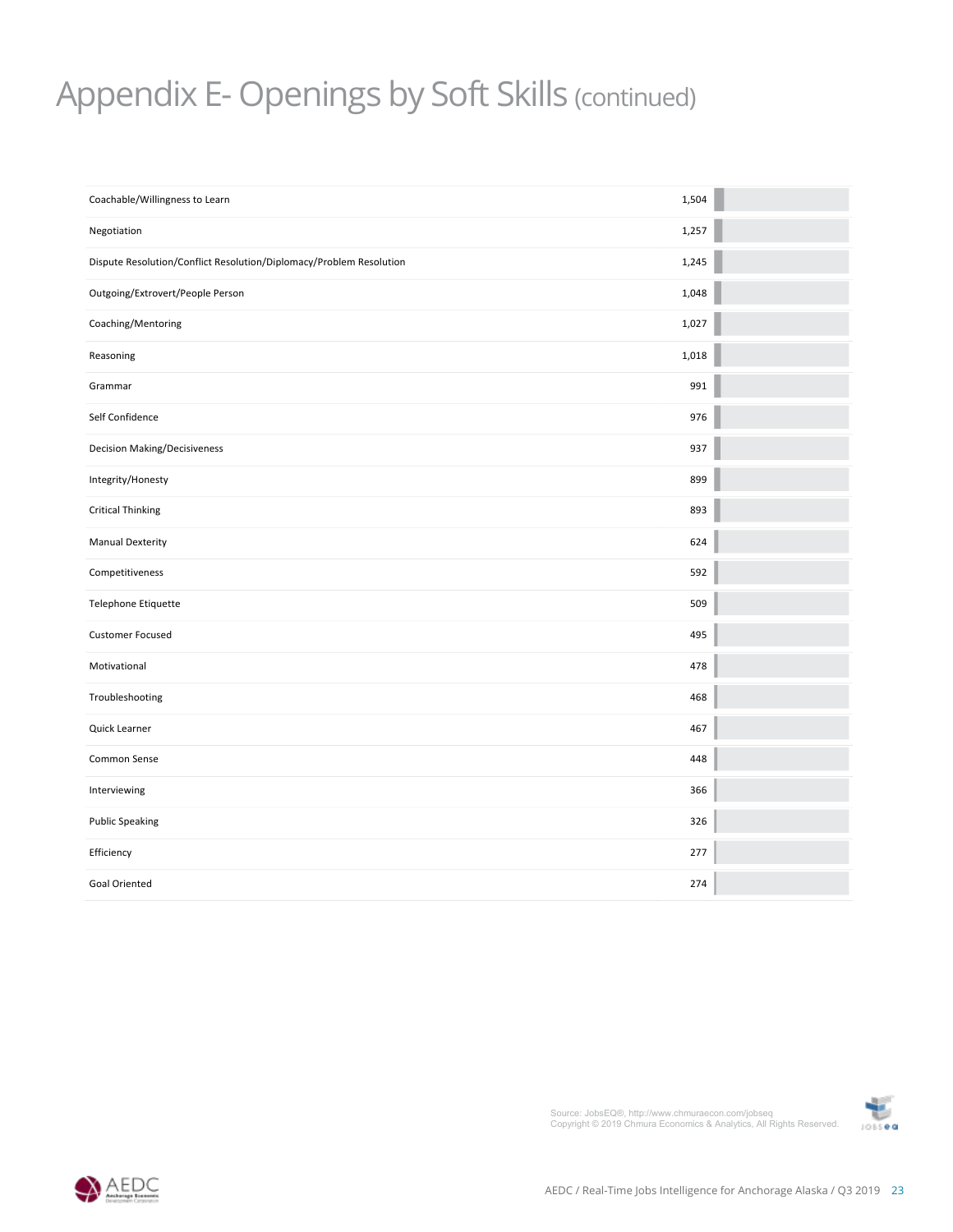## **Employer Name** Openings by Job Titles Appendix F - Openings by Job Titles

| <b>Job Title</b>                       | Total<br>Ads |  |
|----------------------------------------|--------------|--|
| Administrative Assistant               | 199          |  |
| Cashier                                | 197          |  |
| Sales Associate                        | 161          |  |
| <b>Customer Service Representative</b> | 131          |  |
| Receptionist                           | 120          |  |
| Cook                                   | 75           |  |
| Babysitter                             | 74           |  |
| Janitor                                | 66           |  |
| <b>Assistant Manager</b>               | 60           |  |
| Customer Service Associate             | 57           |  |
| Bartender                              | 54           |  |
| Line Cook                              | 54           |  |
| Delivery Driver                        | 48           |  |
| Material Handler                       | 47           |  |
| Nanny                                  | 45           |  |
| Housekeeper                            | 44           |  |
| Crew Member                            | 42           |  |
| Customer Service Associate II          | 34           |  |
| Dishwasher                             | 34           |  |
| Caregiver                              | 33           |  |
| Warehouse Associate                    | 32           |  |
| <b>Medical Receptionist</b>            | 31           |  |
| Team Member                            | $31\,$       |  |
| Project Manager                        | 28           |  |
| Server                                 | 28           |  |
| Human Resources Assistant              | 27           |  |
| Jewelry Sales Professional             | $27\,$       |  |
|                                        |              |  |



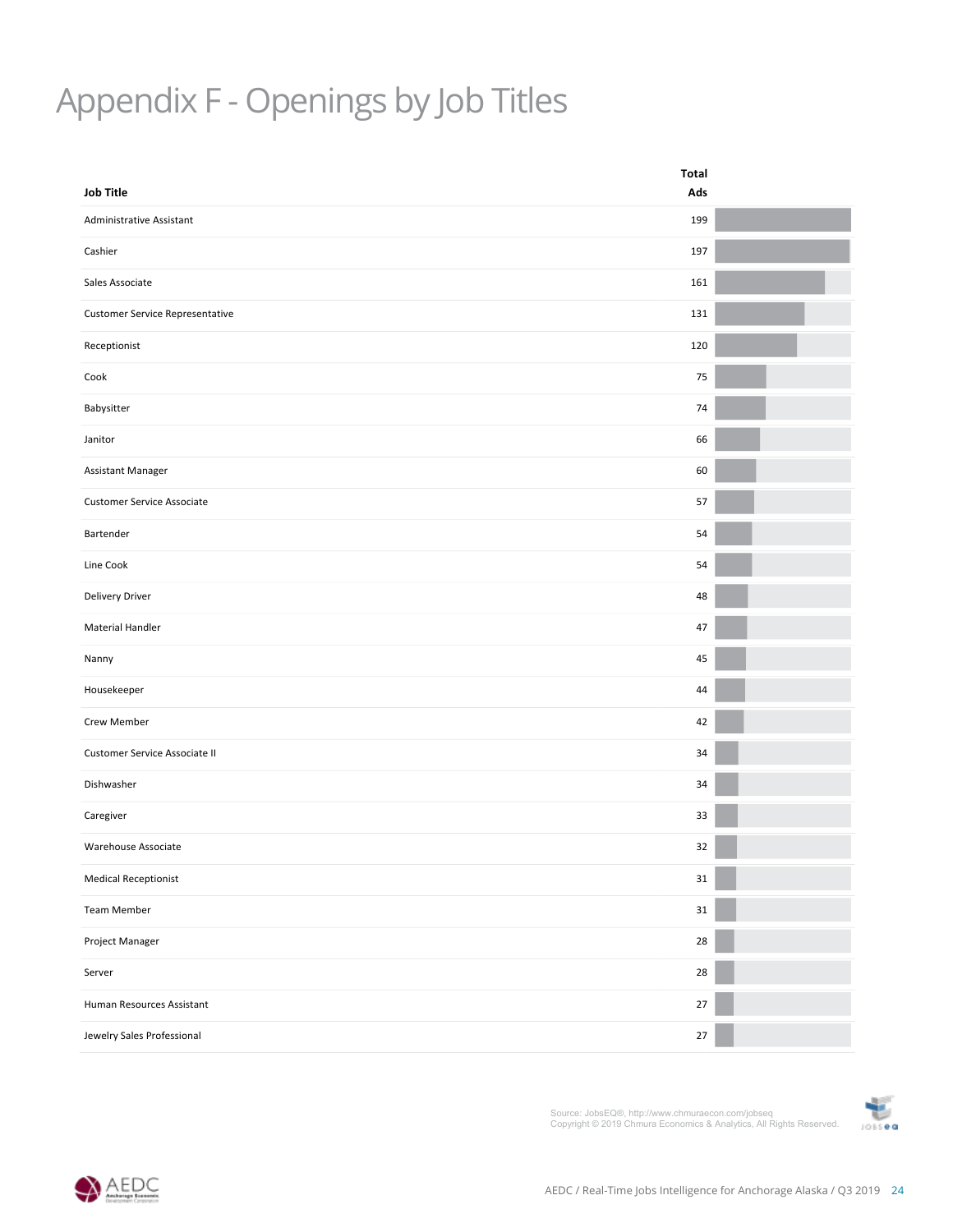### Appendix F - Openings by Job Titles (continued)

|                                         | Total |  |
|-----------------------------------------|-------|--|
| <b>Job Title</b>                        | Ads   |  |
| Merchandiser                            | 27    |  |
| Front Desk Receptionist                 | 25    |  |
| <b>General Manager</b>                  | 25    |  |
| Physical Therapist                      | 25    |  |
| Residential Assistant                   | 25    |  |
| Retail Sales Associate                  | 25    |  |
| Massage Therapist                       | 23    |  |
| Store Seasonal Employee                 | 23    |  |
| <b>Accounting Clerk</b>                 | 22    |  |
| <b>Executive Assistant</b>              | 22    |  |
| Lot Attendant                           | 22    |  |
| STARBUCKS / JAMBA JUICE DEPARTMENT      | 22    |  |
| Sales Representative                    | 22    |  |
| Pharmacy Technician                     | 21    |  |
| Barista                                 | 20    |  |
| Dental Assistant                        | 19    |  |
| Driver                                  | 19    |  |
| MEAT/SEAFOOD DEPARTMENT                 | 19    |  |
| Room Attendant                          | 19    |  |
| <b>Customer Service</b>                 | 18    |  |
| FILE MAINTENANCE / RECEIVING DEPARTMENT | 18    |  |
| <b>GROCERY DEPARTMENT</b>               | 18    |  |
| Maintenance Technician                  | 18    |  |



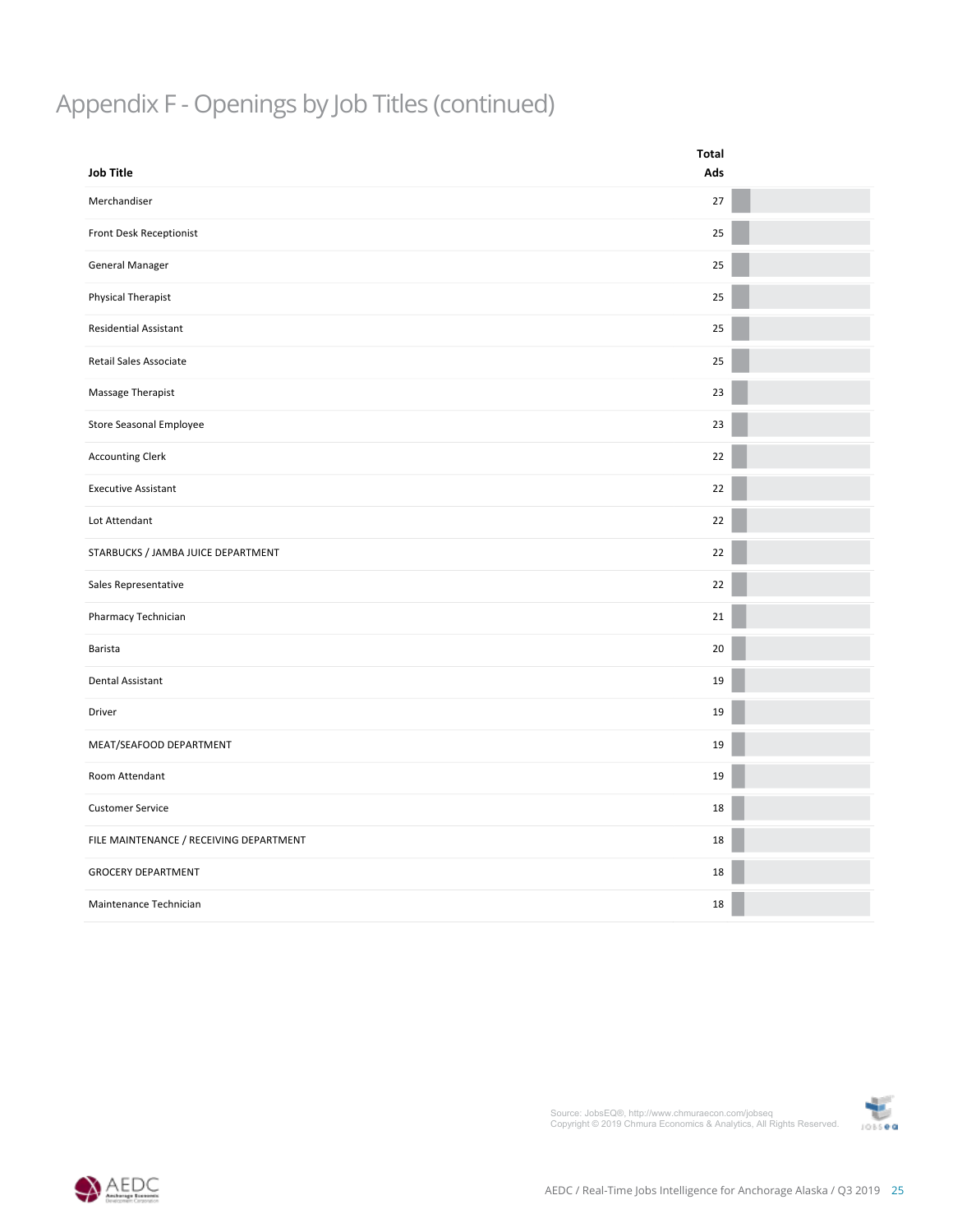#### **Employer Name**  $\overline{\phantom{a}}$ Appendix G - Openings by Education Levels

| <b>Minimum Education Level</b>    | Total<br>Ads |
|-----------------------------------|--------------|
| High school diploma or equivalent | 13,120       |
| Bachelor's degree                 | 6,005        |
| Associate's degree                | 1,734        |
| Master's degree                   | 1,065        |
| Doctoral or professional degree   | 308          |
| Unspecified/other                 | 26,349       |
|                                   |              |



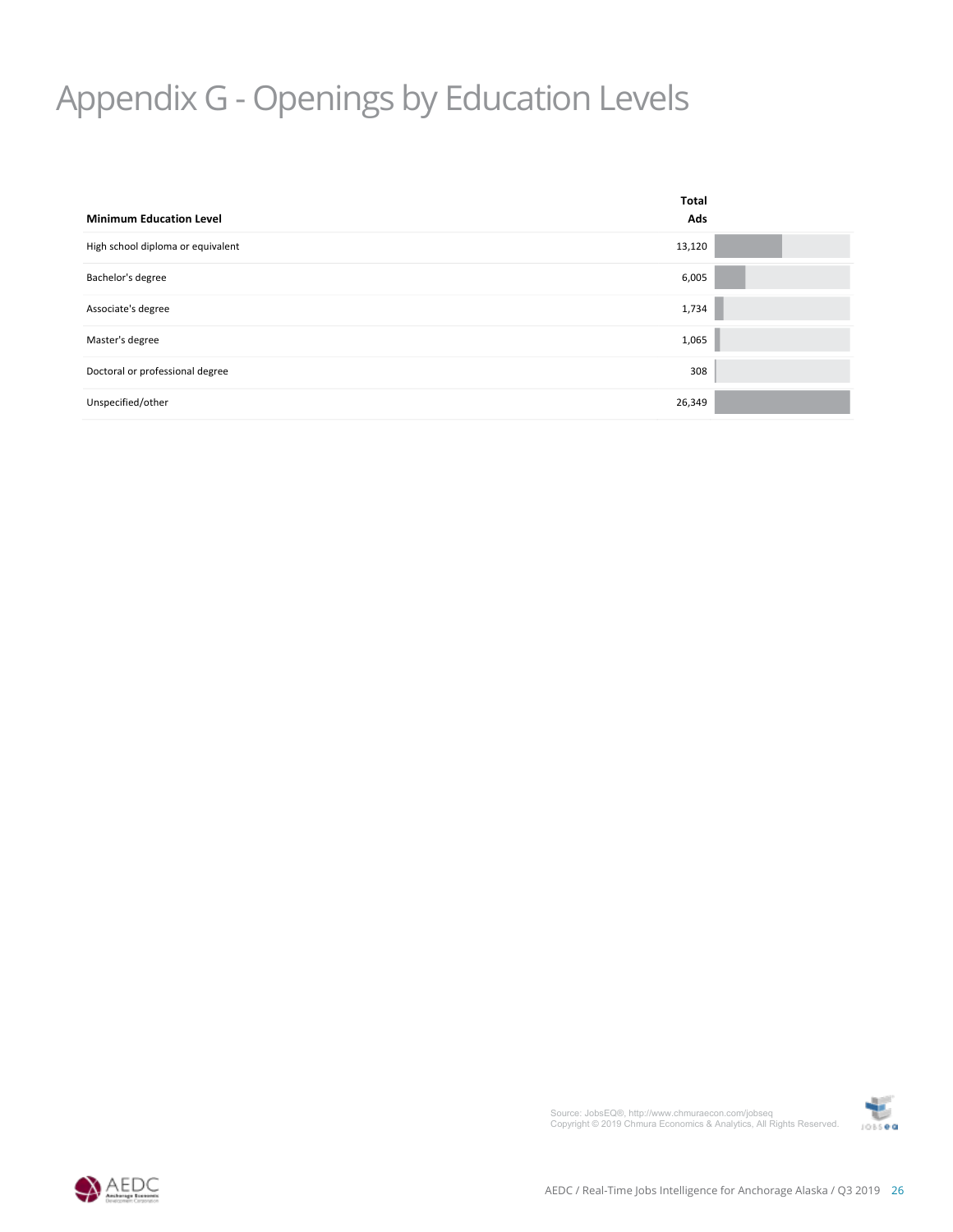## **Employer Name** Openings by Programs Appendix H - Openings by Programs

| 1,007<br><b>Business</b><br>952<br>Accounting<br>904<br>Nursing<br><b>Business Administration</b><br>702<br>649<br>550<br>532<br>528<br>481<br>261<br>232<br>228<br>195<br>180<br>175<br>172<br>162<br>153<br>151<br>144<br>139<br>$131\,$<br>119<br>114<br>100<br>94<br>93 | <b>Program Name</b>            | Total<br>Ads |  |
|-----------------------------------------------------------------------------------------------------------------------------------------------------------------------------------------------------------------------------------------------------------------------------|--------------------------------|--------------|--|
|                                                                                                                                                                                                                                                                             |                                |              |  |
|                                                                                                                                                                                                                                                                             |                                |              |  |
|                                                                                                                                                                                                                                                                             |                                |              |  |
|                                                                                                                                                                                                                                                                             |                                |              |  |
|                                                                                                                                                                                                                                                                             |                                |              |  |
|                                                                                                                                                                                                                                                                             | Computer Science               |              |  |
|                                                                                                                                                                                                                                                                             | Social Work                    |              |  |
|                                                                                                                                                                                                                                                                             | Psychology                     |              |  |
|                                                                                                                                                                                                                                                                             | Engineering                    |              |  |
|                                                                                                                                                                                                                                                                             | Finance                        |              |  |
|                                                                                                                                                                                                                                                                             | Human Services                 |              |  |
|                                                                                                                                                                                                                                                                             | Marketing                      |              |  |
|                                                                                                                                                                                                                                                                             | Counseling                     |              |  |
|                                                                                                                                                                                                                                                                             | Biology                        |              |  |
|                                                                                                                                                                                                                                                                             | Mathematics                    |              |  |
|                                                                                                                                                                                                                                                                             | Technical                      |              |  |
|                                                                                                                                                                                                                                                                             | Education                      |              |  |
|                                                                                                                                                                                                                                                                             | Economics                      |              |  |
|                                                                                                                                                                                                                                                                             | Communications                 |              |  |
|                                                                                                                                                                                                                                                                             | Human Resources                |              |  |
|                                                                                                                                                                                                                                                                             | Civil Engineering              |              |  |
|                                                                                                                                                                                                                                                                             | Information Technology         |              |  |
|                                                                                                                                                                                                                                                                             | Public Administration          |              |  |
|                                                                                                                                                                                                                                                                             | <b>Electrical Engineering</b>  |              |  |
|                                                                                                                                                                                                                                                                             | Health                         |              |  |
|                                                                                                                                                                                                                                                                             | Science                        |              |  |
|                                                                                                                                                                                                                                                                             | <b>Business Management</b>     |              |  |
|                                                                                                                                                                                                                                                                             | <b>Construction Management</b> |              |  |



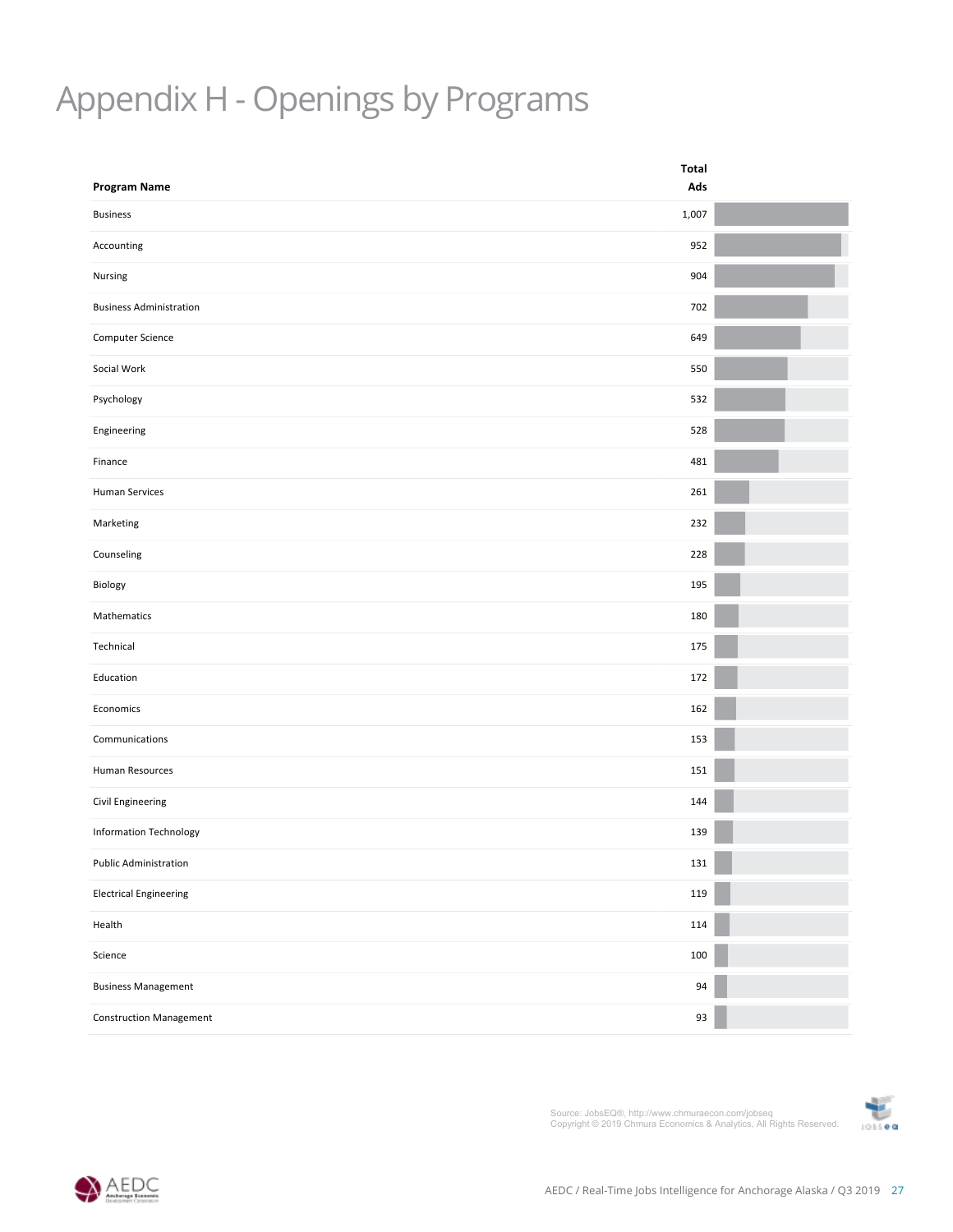#### **Employer Name** Appendix H - Openings by Programs (continued)

| <b>Mechanical Engineering</b>       | 91     |
|-------------------------------------|--------|
| Social Science                      | 88     |
| Journalism                          | 84     |
| Chemistry                           | 81     |
| Management                          | 79     |
| Speech-Language Pathology           | 79     |
| <b>Statistics</b>                   | 79     |
| <b>Computer Information Systems</b> | 78     |
| Public Health                       | 76     |
| Criminal Justice                    | 66     |
| <b>Environmental Science</b>        | 63     |
| <b>Behavioral Science</b>           | 62     |
| Physical Therapy                    | 62     |
| Electronics                         | 59     |
| Pharmacy                            | 59     |
| Geology                             | 58     |
| Occupational Therapy                | 54     |
| <b>Public Relations</b>             | 54     |
| Sociology                           | 52     |
| Special Education                   | 51     |
| Management Information Systems      | $50\,$ |
| Healthcare                          | 48     |
| Telecommunications                  | 44     |
|                                     |        |